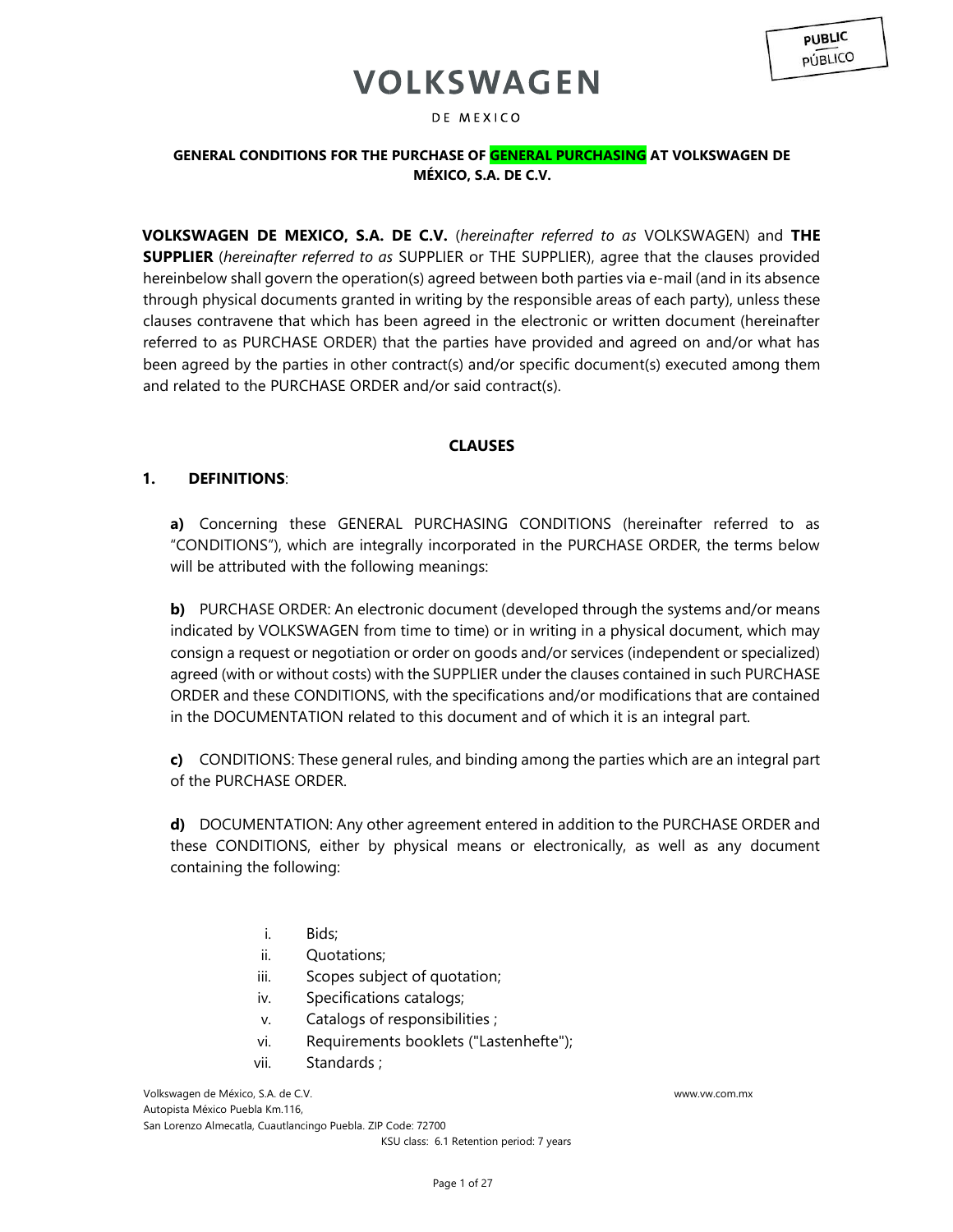### DE MEXICO

- viii. Specifications;
- ix. Letters of nomination (Side-Letters or eNAs);
- x. Commercial agreements;
- xi. Drawings, blueprints, designs;
- xii. Delivery programs;
- xiii. Negotiation protocols;
- xiv. Requirements established in the portals for suppliers published in the links mentioned hereinbelow, including those regarding registration on said platforms or others of the Volkswagen Group as well as their use, as long as it does not contravene what is provided for in the PURCHASE ORDER and any additional attachments that VWM determines;
- xv. Requirements for Supplier's quotation via Electronic Supplier Link (ESL) (when applicable for the contracting process);
- xvi. Any additional attachments that VWM determines, particularly on the following websites: [http://www.vwgroupsupply.com/onekbp](http://www.vwgroupsupply.com/one)[pub/en/kbp\\_public/information/p](http://www.vwgroupsupply.com/one-kbp-pub/en/kbp_public/information/procurement_conditions_new/volkswagen_ag.html) rocurement conditions new/volkswagen ag.html <http://ldb1-vwm.vw.com.mx/> [;](http://ldb1-vwm.vw.com.mx/) and

In general, any other information contained in electronic or printed means and received by THE SUPPLIER or agreed to by the responsible departments of both parties for the purpose of a negotiation or operation consigned in the PURCHASE ORDER.

**d) INVOICE.** Officially valid receipt or voucher, detailing the goods sold or the services provided and their price, which is delivered as proof of the payment performed by VOLKSWAGEN in accordance with applicable legislation in THE SUPPLIER's jurisdiction and allowing for its deductibility, which must comply at all times with applicable legal requirements.

**e) SAMPLES:** Those elements considered examples or models of the goods and / or services requested to THE SUPPLIER through the PURCHASE ORDER.

**f) MANUFACTURING MEANS:** All machinery, devices, test equipment, dies, tooling, artifacts, designs, drawings, prototypes or any other instrument which exists or may be invented and/or discovered and serve for producing goods or used within a productive process, whether referred to in the PURCHASE ORDER as the object of acquisition itself, and/or useful for the elaboration and/or supply of goods and/or provision of services contracted by said PURCHASE ORDER.

**g) VOLKSWAGEN GROUP**. Group of affiliates entities, subsidiaries and/or affiliates of Volkswagen AG worldwide.

**PUBLIC PÚBLICO**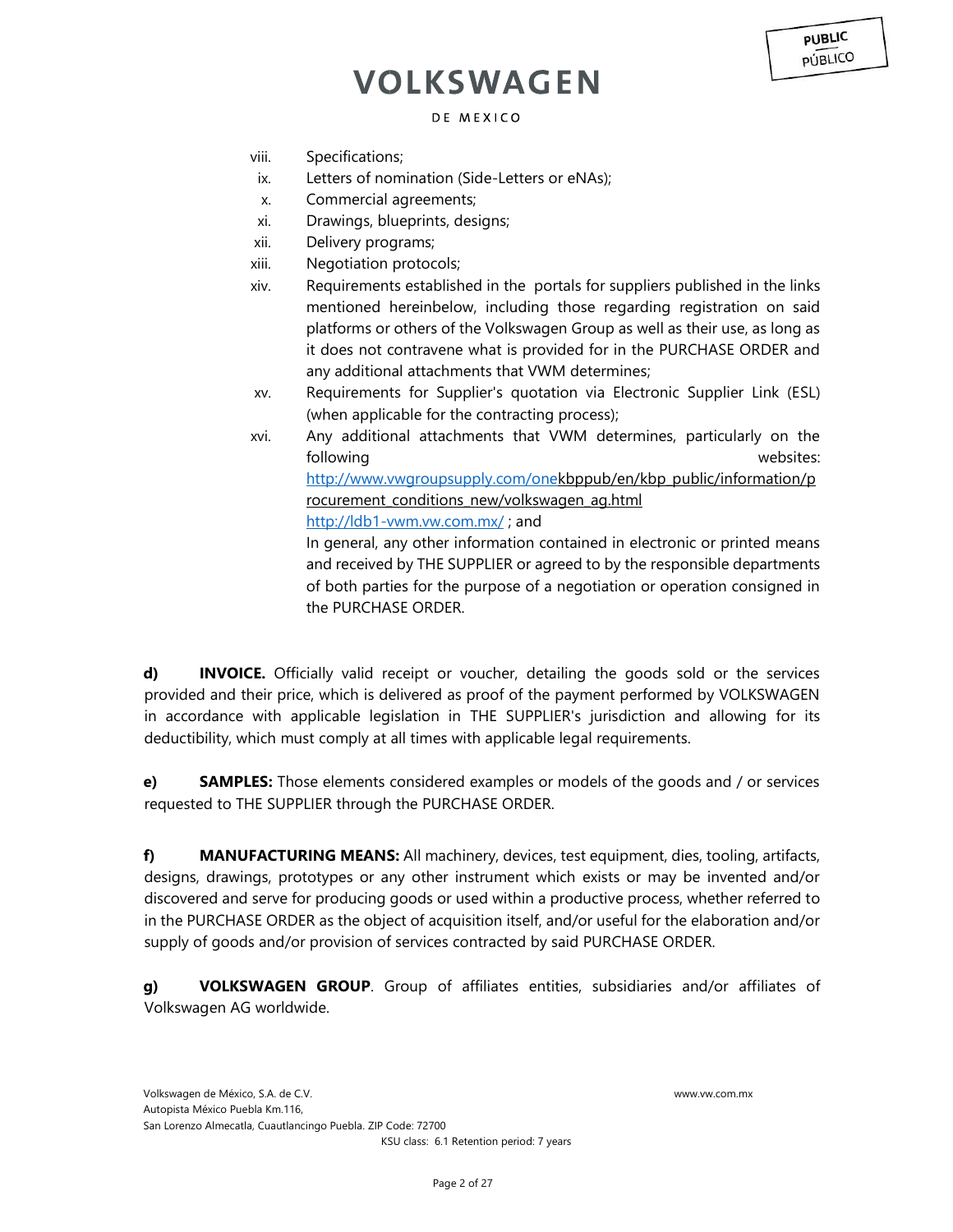### DE MEXICO

**h) SUPPLIER:** An individual or a legal entity who supplies goods and/or services, and who is identified as such in the PURCHASE ORDER. Said SUPPLIERS may be classified as "Tier 1", "Tier 2" and subsequent tiers. A "Tier 1" SUPPLIER means any SUPPLIER that supplies goods and/or services directly to VOLKSWAGEN. On the other hand, "Tier 2" SUPPLIERS and subsequent SUPPLIERS shall mean the SUPPLIERS that provide goods and / or services that are integrated to those administered by the "Tier 1" SUPPLIER to VOLKSWAGEN.

**i) <b>DELIVERY PROGRAM:** Electronic and / or physical document that contains the dates and quantities of deliverables to be supplied by THE SUPPLIER, which may be estimated or definitive, as may be established in each case.

## **2. PURCHASE ORDER.**

THE SUPPLIER states that it is his/her own free will to be bound and accept the terms and conditions established in this document, acknowledging that he/she had prior knowledge of these clauses and of the additional DOCUMENTATION to this document**.** 

Likewise, THE SUPPLIER states that his/her sale or supply conditions or any other conditions will not be applicable, except through agreements expressly granted in writing between the parties, either through the VOLKSWAGEN Purchasing department and / or other documents granted by the legal representatives of the parties.

The PURCHASE ORDER will be legally binding to both parties once it has been confirmed by THE SUPPLIER through his ACCEPTANCE by way of the electronic systems designated by VOLKSWAGEN or, by his/her signature on the PURCHASE ORDER in writing, and / or when THE SUPPLIER delivers the goods or carries out the services which are the object of the PURCHASE ORDER, through his/her partial or total fulfillment, the tacit acceptance of THE SUPPLIER being understood by this fulfillment, even when the PURCHASE ORDER has not been accepted (or signed if such is the case) by his/her legal representative (s) and / or power of attorney with the legal capacity, or person (s) authorized by THE SUPPLIER for these purposes. Notwithstanding the above, if the samples, prototypes or final products are produced by THE SUPPLIER or by third parties, but they do not satisfy the conditions agreed on between the parties, VOLKSWAGEN reserves the right to cancel the order it had placed without any responsibility or cost to Volkswagen.

The PURCHASE ORDER only creates obligations and rights between the signing parties; thus, if THE SUPPLIER does not have previous authorization in writing from VOLKSWAGEN, he/she will not have the capacity to either totally or partially assign, the obligations and / or rights acquired by way of the PURCHASE ORDER, as well as the rights and/or obligations acquired with third parties through the PURCHASE ORDER nor may he/she subcontract third parties for such execution. In case that SUPPLIER may totally or partially assign any rights and/or obligations deriving herefrom, the SUPPLIER expressly understands, accepts and acknowledges that it will always be the sole responsible for the ulfillment hereunder before VOLKSWAGEN, ensuring at all times that the applicable requisites, both in this PURCHASE ORDER and in the relevant laws, including without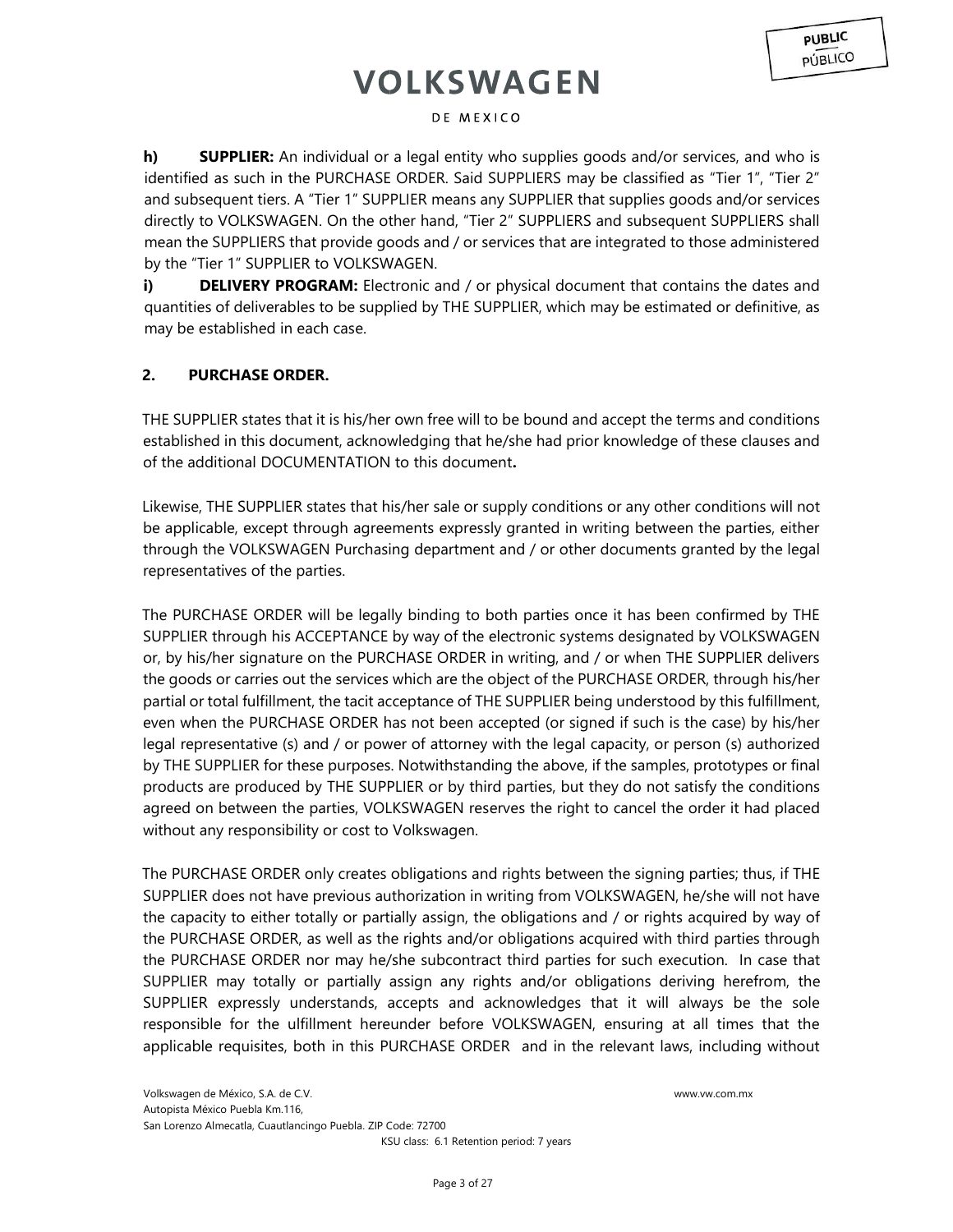### DE MEXICO

limitation the Mexican Federal Labor Law, are fulfilled. The SUPPLIER must always release VOLKSWAGEN and hold it harmless from any related obligation or responsibility.

## **3. DELIVERY AND REMISSION**.

The remission and delivery of the goods and / or the provision of the services being contracted by virtue of the PURCHASE ORDER, must be carried out by THE SUPPLIER or, where appropriate, by a third party agreed upon by the parties, and the SUPPLIER must oblige the third party to comply with the delivery of the goods and / or services under the terms and conditions agreed to in the PURCHASE ORDER and this document, so that in the event of non-compliance by the third party, THE SUPPLIER will be responsible for the damages and losses caused to VOLKSWAGEN by agreement between the parties regarding the amount and type of payment, volumes, characteristics, specifications and distribution in accordance with the stipulations agreed to in the PURCHASE ORDER, and / or DELIVERY PROGRAM within the indicated term (s) and the place (s) of delivery. When the delivery time is scheduled in periods, these will run from the start date (s) indicated on the PURCHASE ORDER, or failing that, from the date the PURCHASE ORDER has been issued and if there is a DELIVERY PROGRAM, pursuant to the terms that it expresses.

## **3.1 DELAYS IN DELIVERY DEADLINES.**

If for any reason THE SUPPLIER is unable to perform the delivery of the goods and / or to render the services contracted on time, such circumstance should be made aware of VOLKSWAGEN immediately, who will be able to take any of the following options:

a) Terminate the PURCHASE ORDER:

i) VOLKSWAGEN will only make payments for the goods and/or services duly delivered and/or provided up until the time the delay is generated; or

ii) VOLKSWAGEN reserves the right to return the goods to the SUPPLIER.

- b) Extemporaneously receive and accept the goods and/or services from THE SUPPLIER.
- c) Acquire the goods or services through a third party, at the SUPPLIER's expense (including the reimbursement to VOLKSWAGEN of the costs derived from the change of SUPPLIER that the latter would have had to pay).

The choice of any of the previous options will be without prejudice to the right of VOLKSWAGEN to charge the SUPPLIER for the expenses, damages and losses caused by its breach.

If VOLKSWAGEN should decide to receive the goods and/or the provision of the service, the delay of which has been caused by THE SUPPLIER, the latter accepts that VOLKSWAGEN may collect, by reason of delay in the delivery time period, the agreed contract penalty, without VOLKSWAGEN having to demonstrate for this purpose, any damages or losses suffered by THE SUPPLIER's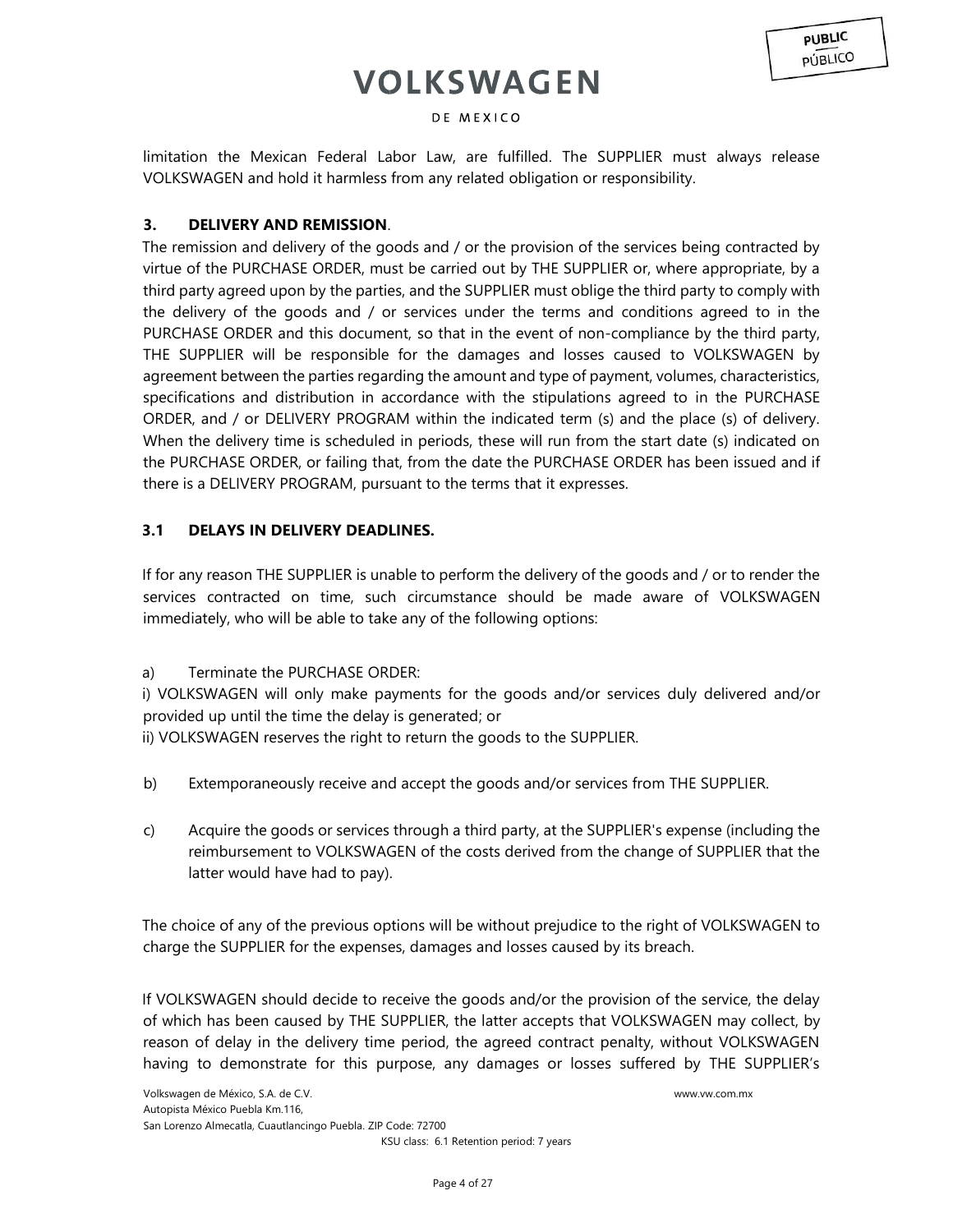### DE MEXICO

noncompliance. The enforceability of the PURCHASE ORDER and the payment of the contract penalty are optional for VOLKSWAGEN, who reserves the right to instead require the payment of damages and losses which may have been suffered by reason of THE SUPPLIER's noncompliance.

## **3.2 RECEIPT OF GOODS AND/OR SERVICES.**

The goods and/or services that VOLKSWAGEN receives must comply to the agreed conditions as well as to applicable law in force, and shall be registered by VOLKSWAGEN as far as quantities, measures, weights or other specifications which have been determined for this purpose, these records being the only officially recognized proof as control of reception and THE SUPPLIER's compliance.

Notwithstanding the above, VOLKSWAGEN will at any moment have the right to demand that THE SUPPLIER gather and deliver to VOLKSWAGEN any reports and documentation that prove any of the aforementioned concepts.

THE SUPPLIER shall not make deliveries in qualities, which are different than those agreed to and / or would not allow for their use, or in greater or lesser amounts except by prior written authorization from VOLKSWAGEN. If such authorization is not given by VOLKSWAGEN, all additional costs for storing, packing or any other service or concept, will be borne exclusively by THE SUPPLIER, for the benefit of VOLKSWAGEN, with THE SUPPLIER authorizing VOLKSWAGEN from now on for the corresponding amounts to be offset, against any amount that VOLKSWAGEN owes to the SUPPLIER, prior authorization of the SUPPLIER.

If VOLKSWAGEN is unable to receive the goods and / or provision of services contracted due to acts of God or force majeure, such as, by way of illustration but not by way of limitation, disputes or work stoppages, strike (declared or not), lock outs, riots, natural phenomena, measures imposed by authorities, irregularities in transport, import restrictions, interruptions in VOLKSWAGEN companies or companies of its suppliers, market conditions, marketing and sale of finished cars, or any other cause beyond its control, VOLKSWAGEN will be exempt from the obligation to receive the goods and / or services contracted for as long as the circumstances and the effects of said impossibility for reception last, so in these cases THE SUPPLIER will not have the right to demand compliance with the PURCHASE ORDER, nor to demand any compensation for damages and losses. Likewise, as the cause(s) of the impossibility to receive the articles remain, THE SUPPLIER must store them at his/he cost and risk until VOLKSWAGEN is able to take charge of them personally or through a third party it so designates. Where the services are concerned, both parties shall agree to the terms and possibilities to render them by the SUPPLIER and/or their reception by VOLKSWAGEN.

## **3.3 PACKING, DELIVERY AND TRANSPORTATION CONDITIONS - ACCEPTANCE OF RISK.**

VOLKSWAGEN reserves the right to determine the route and mode of delivery of the goods, as well as the means of transport and the type of packaging of the goods. THE SUPPLIER will be responsible for damages caused to the goods by packaging, protection (antioxidant and / or others for its due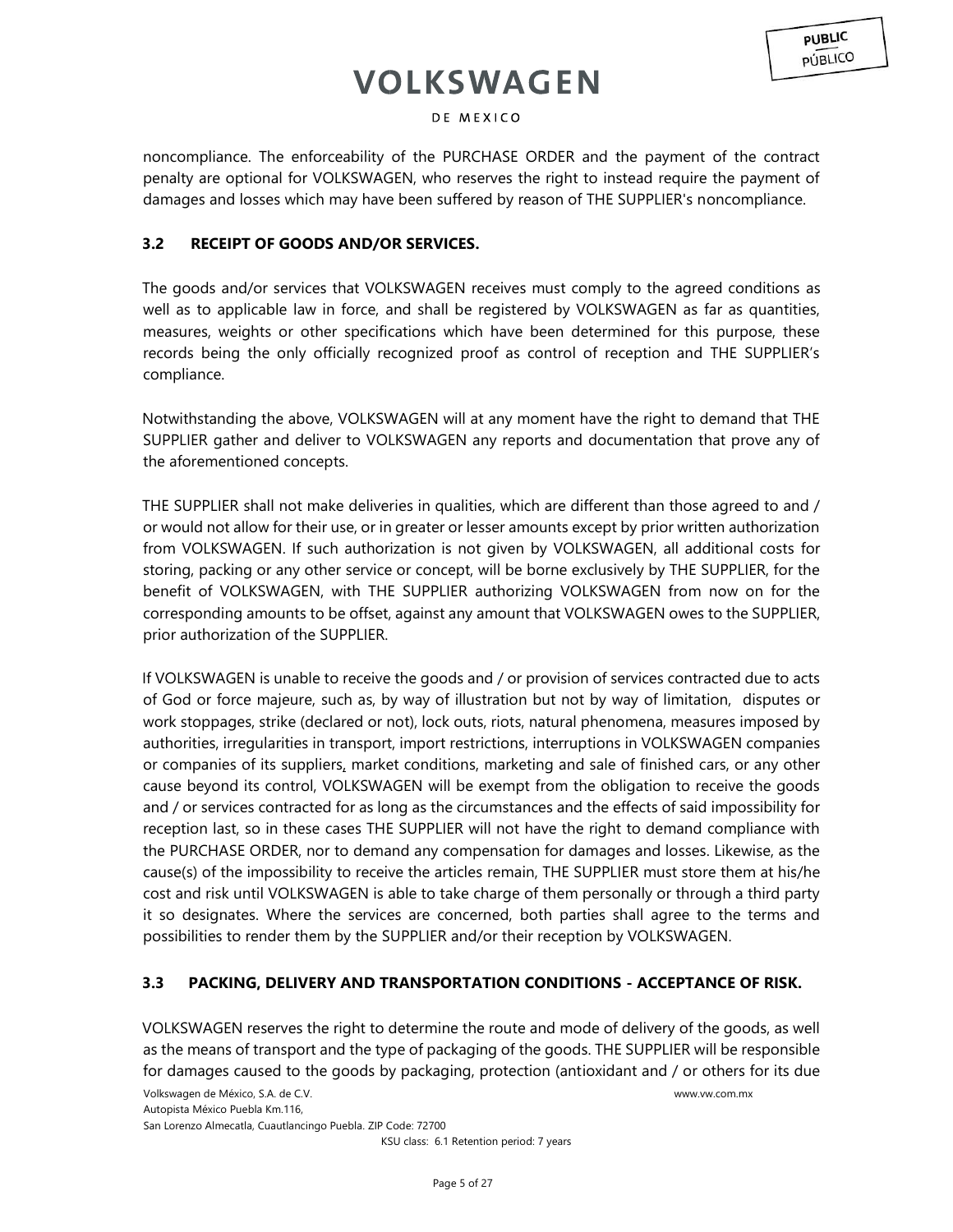#### DE MEXICO

protection) and improper cargo securing (the latter in case of being the responsibility of the SUPPLIER), if this affects the goods. In the absence of a stipulation to the contrary, the delivery of the goods must be made free of expenses, procedures and responsibilities and will be unloaded at the facilities of VOLKSWAGEN (or where it designates) in accordance with the INCOTERMS that can be negotiated from time to time pursuant to the terms applicable in accordance with the publication of the International Chamber of Commerce in force at the time of issuance of the PURCHASE ORDER, or those terms and conditions that may be agreed between the parties. Insurance at the cost of THE SUPPLIER shall be included

Said insurance must cover the damages caused by the activities of those appointed by THE SUPPLIER to perform the packing, cargo securing and manipulation of the goods during transport.

The expedition of the goods shall be carried out using the remission methods prescribed by VOLKSWAGEN. For each delivery, a receipt must be issued (or an electronic equivalent as provided by the systems designated by VOLKSWAGEN) and if no other agreement has been made, an INVOICE will be issued for each receipt.

THE SUPPLIER will be obliged to follow the indications of VOLKSWAGEN regarding the restitution, return or disposition and maintenance of packing means or packaging, devices, etc. in which the goods are delivered, covered by the PURCHASE ORDER, it being THE SUPPLIER who will be in charge of undertaking the customs procedures that may be required, as well as obtaining, updating, homologation and any other type of certification and / or procedure applicable.

## **4. REGARDING THE GOODS AND / OR SERVICES.**

### **4.1 SAMPLES AND PROTOTYPES.**

THE SUPPLIER must, in each case present to VOLKSWAGEN the samples or prototypes of the goods (and services if applicable) for approval, before the series start-up, start of production (SOP) or on the required date. The delivery of samples and / or prototypes must be made within the agreed time periods and according to the provisions of the quality certification system required by VOLKSWAGEN in regard to new parts, modifications of features and procedural modifications for all affected dimensions, functions and materials. In the event that, for reasons attributable to THE SUPPLIER, THE SUPPLIER does not comply with the delivery of samples or prototypes within the agreed period, THE SUPPLIER must cover the costs generated by this delay after prior agreement between the parties. The foregoing also applies to samples required for second or subsequent releases, due to rejections of the samples or prototypes delivered until then and which are attributable to the SUPPLIER.

It shall be understood that although the PURCHASE ORDER protects samples and quotations, this does not imply a commitment by VOLKSWAGEN to accept such samples, or to cover the costs that may be generated for their production (unless there is an agreement to the contrary), nor does it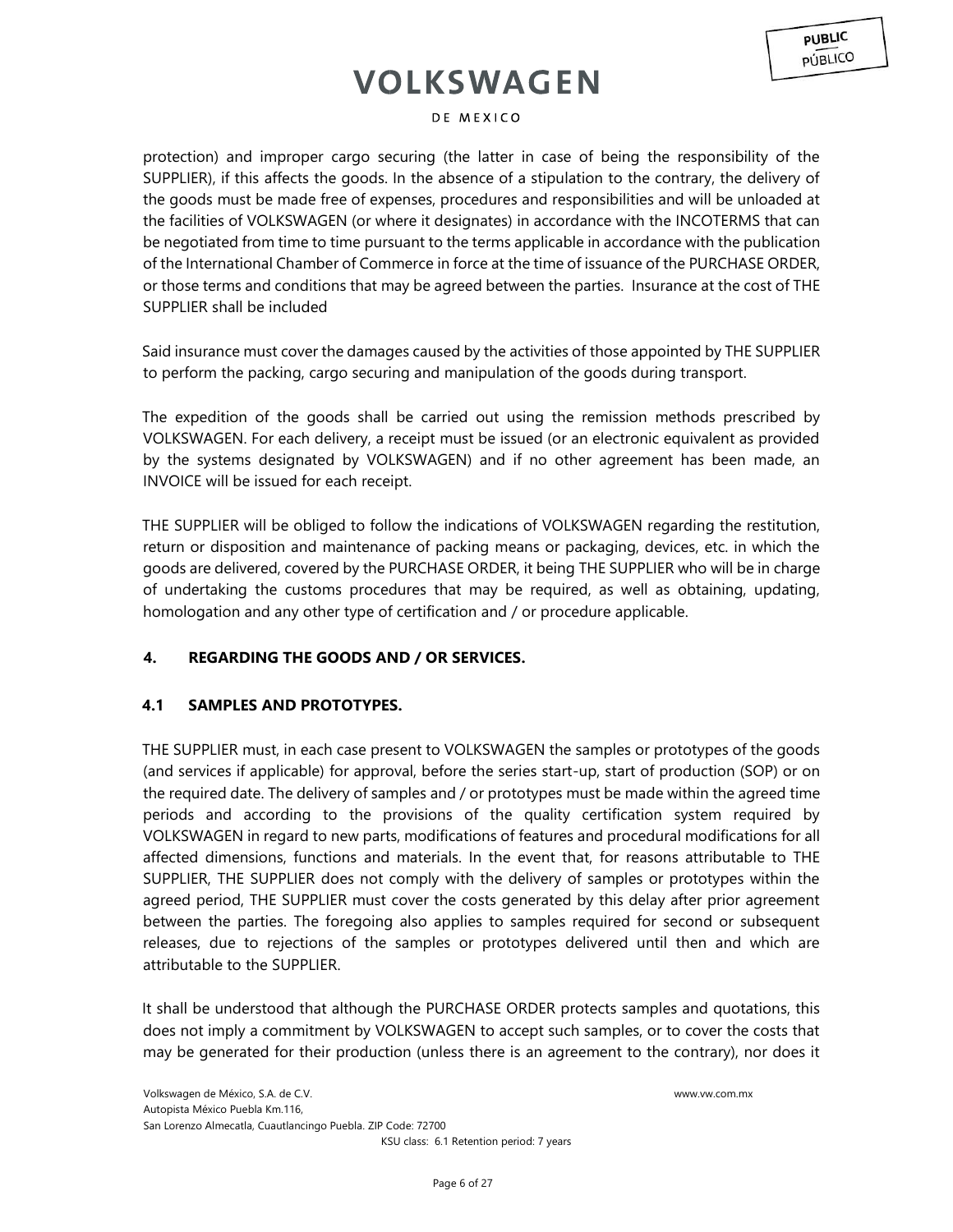### DE MEXICO

bind VOLKSWAGEN to make a request or formal negotiation with THE SUPPLIER in regard to the goods and / or services for which a sample and / or prototype may have been provided.

The goods and / or services provided by THE SUPPLIER are subject to the technical specifications, samples and quotations approved by VOLKSWAGEN, as well as the safety instructions and specifications that are contained in the PURCHASE ORDER and related DOCUMENTATION, thus fulfilling the requirements of VOLKSWAGEN. THE SUPPLIER must also guarantee that said goods and / or services are delivered without defects, either visible or concealed and that they are manufactured or developed with new materials of the highest quality and by qualified workers. The goods and / or services must satisfy and cover the objectives and purposes for which they were required by VOLKSWAGEN. Likewise, THE SUPPLIER must ensure that the goods and / or services that it supplies comply with the legislation or regulations that are applicable to them according to their nature and the country of destination, observing among these assumptions, aspects that, by way of example include but are not limited to obtaining, updating, homologations and any other type of certification and / or procedure that may be applicable to allow VOLKSWAGEN (and, where appropriate, intermediaries and / or end users of the good or service) free, legal and unrestricted use and / or commercialization. In case the aforementioned is not guaranteed, THE SUPPLIER must cover at his/her own expense all costs, damages and losses caused to VOLKSWAGEN or third parties for non-compliance with what is described in this paragraph.

THE SUPPLIER is bound to perform all tests indicated by VOLKSWAGEN in the PURCHASE ORDER, as well as the corresponding DOCUMENTATION or that are necessary to be in compliance with the quality and/or safety and/or legal standards that apply for the automotive industry on a national and international level, as well as to document these tests and preserve such DOCUMENTATION for as long as VOLKSWAGEN so indicates. In particular, the SUPPLIER must observe the guidelines described by each area of VOLKSWAGEN in the listing requirement matrix for quotation and any additional ones indicated via ESL, available at the following link: "http://www.vwgroupsupply.com" making sure to observe their updates. In addition, THE SUPPLIER will provide VOLKSWAGEN personnel with unrestricted assistance for verifying that what is contained in this clause is fulfilled. In cases where THE SUPPLIER is liable, he/she must cover all expenses incurred in performing these tests, regardless of whether they are performed by THE SUPPLIER, a third party or VOLKSWAGEN, excluding the cost of the test in which the sample or prototype is approved.

THE SUPPLIER must be permanently ensure the quality of the articles and or services that he provides or has provided, and will suggest to VOLKSWAGEN the improvements or modifications that could be made regarding these, in the understanding that such improvements or modifications will only be applicable with VOLKSWAGEN's prior written consent in which it can be agreed that, upon approval by VOLKSWAGEN, said improvements and proposals will be assigned in property to it.

Likewise, THE SUPPLIER undertakes before VOLKSWAGEN to deliver the information and documentation that the latter may require to confirm fulfillment of the obligations agreed herein, and any other documentation that may be required by applicable laws, within the term so indicated by VOLKSWAGEN. In case that due to its complexity or volume a longer term is required, the delivery will be made as agreed upon by the parties.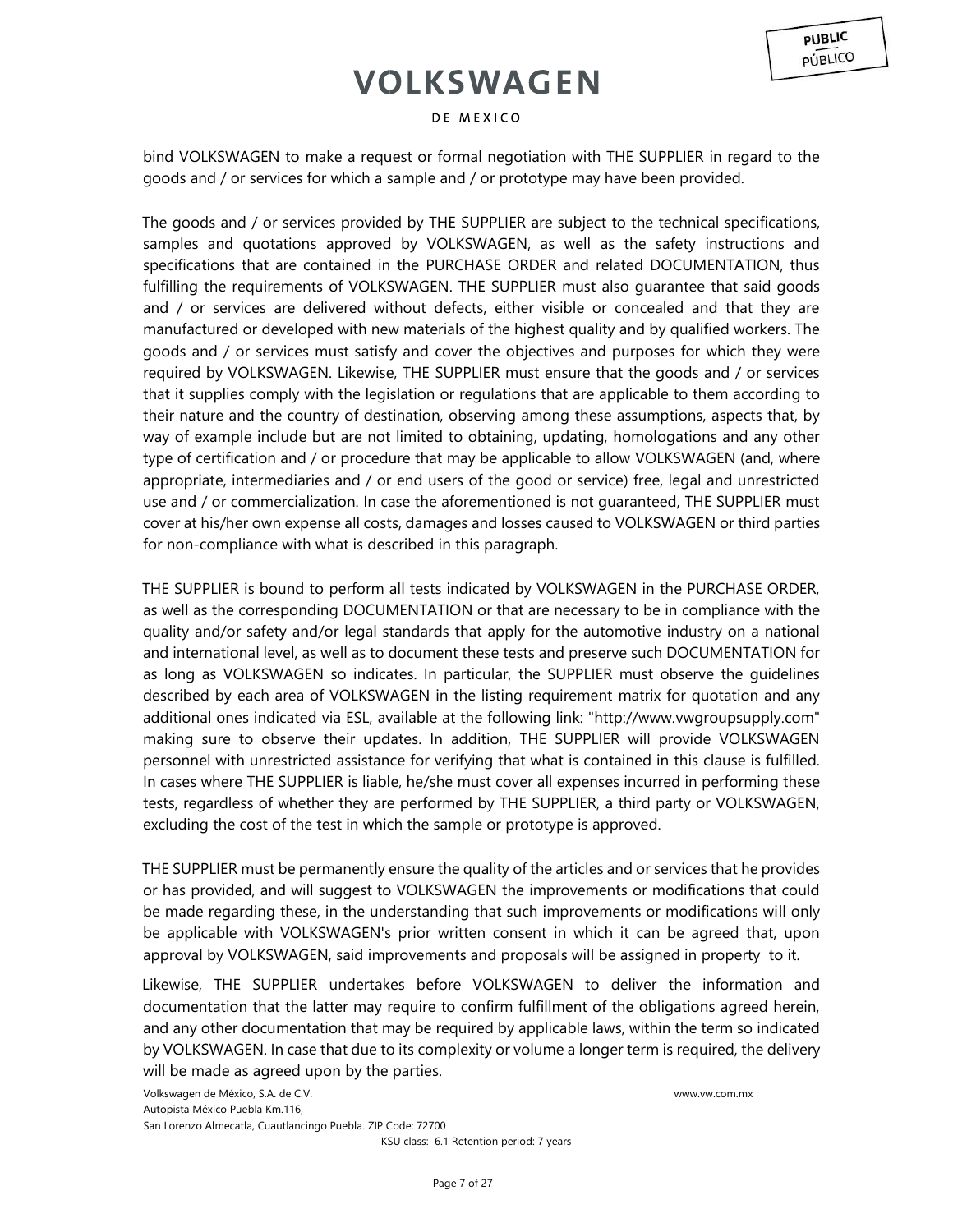**PUBLIC PÚBLICO** 

## **4.2 SPECIFICATIONS, TESTS AND QUALITY**

If, within the sample or prototype phase, or subsequently in the series production phase, THE SUPPLIER be unable to achieve the characteristics or specifications required by VOLKSWAGEN for the goods and / or services, a solution must be jointly determined by the parties, without this exempting THE SUPPLIER from the commitment of achieving the required specifications or characteristics.

THE SUPPLIER must document in all cases the results of analysis performed on the articles (and services in such case), in TEST REPORTS, whether in the sample or prototype phase or in the productive phase.

In the case of goods, the SUPPLIER'S series production must be carried out on machinery with proven capacity and with processes under statistical control, in order to obtain constant quality improvements during the time production must be carried out. Unless otherwise agreed, it will be at the SUPPLIER's expense to make all the investments that are required to guarantee adequate operation / updating of said machinery and the quality of the products generated therein, during the expected supply period. In the case of services, these must be provided with due diligence and care and in compliance with the parameters agreed between the parties and in the absence of such agreement, in accordance with market standards, ensuring compliance with laws and regulations applicable thereto at all times.

THE SUPPLIER must carry out its quality control with parameters corresponding to the latest state of the art. Upon request of THE SUPPLIER, VOLKSWAGEN may discuss with him/her the tests that are performed, as well as the means and methods of testing which are applied, so that, within the knowledge, experience and possibilities of VOLKSWAGEN, the respective state of the art of the testing technique may be determined together.

VOLKSWAGEN expressly reserves the right to at any time carry out the tests and audits that it deems necessary in order to verify that both the quality assurance measures, the quality and regulatory compliance of the goods and / or services are being satisfied or else, fulfillment of the applicable legal obligations. In the event that due to quality problems of the goods and / or services, VOLKSWAGEN is forced to carry out different activities to correct and / or satisfy claims, THE SUPPLIER must cover all the expenses incurred in carrying out of these activities regardless of whether they are carried out by a third party or VOLKSWAGEN, prior agreement between the parties. If VOLKSWAGEN should detect any non-fulfillment on the part of SUPPLIER to the obligations herein mentioned and/or applicable laws, VOLKSWAGEN ,may terminate the PURCHASE ORDER without any responsibility and without the need for a court resolution or procedure.

VOLKSWAGEN will not be subject to specific deadlines for the presentation of claims on goods (or services, as the case may be) that exhibit visible defects or hidden defects, the SUPPLIER expressly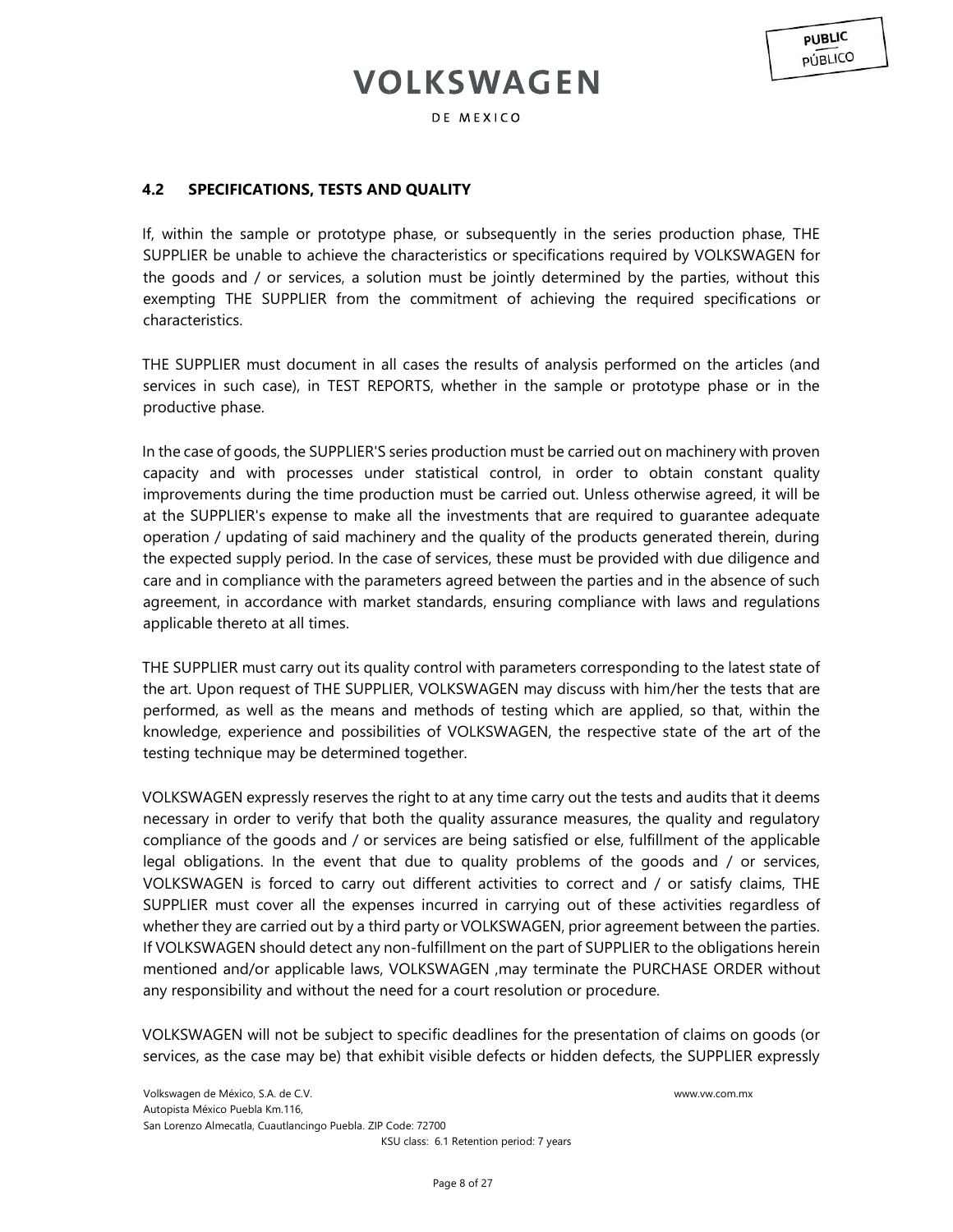### DE MEXICO

waives the provisions and terms of article 383 of the Commercial Code applicable in the United Mexican States and similar foreign codes or legislation, with VOLKSWAGEN reserving the right to demand that the SUPPLIER cover the payment of the corresponding charges, with the parties agreeing from this moment on that if payment by THE SUPPLIER cannot be verified, VOLKSWAGEN may offset said expenses against any payment pending by the latter to the SUPPLIER.

In the case of defective or defective goods (or services) not provided according to the agreed specifications, VOLKSWAGEN, at its choice, will also be authorized to:

- 1) Correct the defects or vices that the goods (or services) may present at a cost to THE SUPPLIER.
- 2) To be supplied through a third party at a cost to THE SUPPLIER (including compensation to VOLKSWAGEN of the costs that it may have had to pay for).
- 3) Require that the SUPPLIER eliminate the defect for successive deliveries, as well as the delivery of free goods (or services) without defects to replace the defective ones.
- 4) Return the defective or deviated articles to THE SUPPLIER at the latter's cost and risk.

With regard to goods with faults that may have caused claims by end customers, VOLKSWAGEN shall have no obligation to return the replaced goods and / or materials and / or components to the SUPPLIER.

In addition, should the delivery of goods (or services) present any defects or deviations, VOLKSWAGEN shall have the power to terminate the PURCHASE ORDER without any need for legal mediation during the procedure or for any judicial statement.

All defective articles, or those failing to comply with the specifications in the PURCHASE ORDER, and rejected by VOLKSWAGEN through a document named Inspection and Return Report (RID), and / or the so-called Material Return Report (RDM) and / or another document which declares the rejection, must be removed from the facilities of VOLKSWAGEN by THE SUPPLIER and at his/her cost, in a period which will not exceed 21 calendar days from the date of notification by VOLKSWAGEN to THE SUPPLIER. Once this time period has passed, VOLKSWAGEN may, at its discretion:

a) After prior agreement, charge the SUPPLIER for the storage of the rejected articles from the date on which the SUPPLIER is notified of the rejection and until the date on which said articles are removed by the latter.

b) Likewise, in addition to the charge referred to in the immediately preceding subsection, VOLKSWAGEN may, at the expense of the Supplier, destroy all the rejected articles that may not have been removed in time by THE SUPPLIER. Any cost arising from said destruction (including the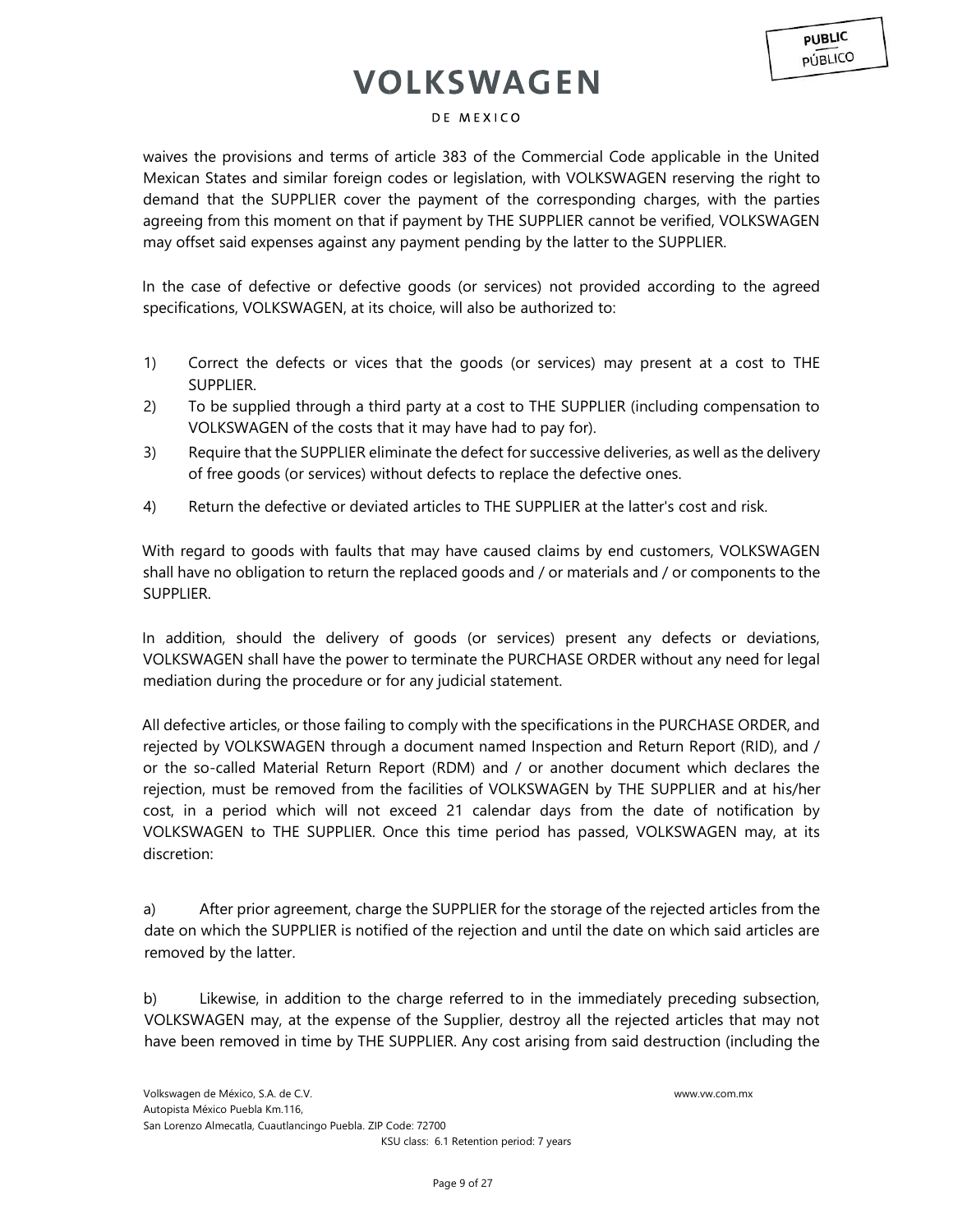#### DE MEXICO

payment for their final disposal and any applicable taxes or contributions), will be borne by THE SUPPLIER with his/her prior consent.

c) If for any reason VOLKSWAGEN cannot destroy the rejected articles, storage will continue to be charged to the SUPPLIER, in the understanding that THE SUPPLIER will be responsible for the destruction of said articles.

In any of these cases, VOLKSWAGEN may offset the resulting expenses and costs against any debt that VOLKSWAGEN may have with THE SUPPLIER.

Both the goods and / or components of rejected assemblies that are collected from the VOLKSWAGEN facilities, as well as those defective goods existing in the SUPPLIER's facilities must be destroyed at the expense of THE SUPPLIER, who must issue a certificate to VOLKSWAGEN that indubitably evidences said destruction. The rejected goods may not under any circumstances be marketed without having been destroyed or rendered useless. In exceptional cases and only with prior written authorization from a VOLKSWAGEN official with the necessary authority, THE SUPPLIER may perform adjustments on the rejected goods.

It is agreed between the parties that the goods and / or services which are the object of this negotiation must be delivered exclusively to VOLKSWAGEN (or whoever it designates in writing), and therefore THE SUPPLIER will not be authorized to donate, sell, dispose of or in any other manner to dispose of the goods and / or deliverables of services which are the object of this PURCHASE ORDER for their own benefit and / or that of third parties. This prohibition refers in a declarative but not limiting form, to the spare parts market (car parts) and to the use of the trademark and logos of the different brands of the Volkswagen Group, these being Registered Trademarks, and does not give authorization of their use to THE SUPPLIER if it is not for the supply to VOLKSWAGEN. In the same way, THE SUPPLIER is obligated to use the MANUFACTURING MEANS that as the case may be, VOLKSWAGEN may have lent, leased, given in free lease or under any other title, only for the production of the goods and / or services in favor of VOLKSWAGEN, as well as to put at the latter's disposition said MANUFACTURING MEANS when VOLKSWAGEN so requires, without any need for legal mediation or any type of judicial statement.

In the case that VOLKSWAGEN is found liable for any characteristic derived from deviations and/or defects of any type in the articles provided (or services rendered) by THE SUPPLIER, THE SUPPLIER must completely hold VOLKSWAGEN harmless from any claims arisen against VOLKSWAGEN and repair any damages and losses or any other expenses (including attorney's and/or advisors' fees) that VOLKSWAGEN may have had to incur in as a result of such claim. This compensatory obligation for which THE SUPPLIER is responsible, shall include all damages, in such a way that any responsibility demanded of VOLKSWAGEN by third parties, shall be fulfilled by THE SUPPLIER to the same extent as if THE SUPPLIER were directly responsible to such third parties .

Volkswagen de México, S.A. de C.V. www.vw.com.mx Autopista México Puebla Km.116, San Lorenzo Almecatla, Cuautlancingo Puebla. ZIP Code: 72700 For prevention and / or damage repair measures (field campaigns, service or recalls) THE SUPPLIER will be responsible to the extent that the legal scope of his/her responsibility extends. The parties

KSU class: 6.1 Retention period: 7 years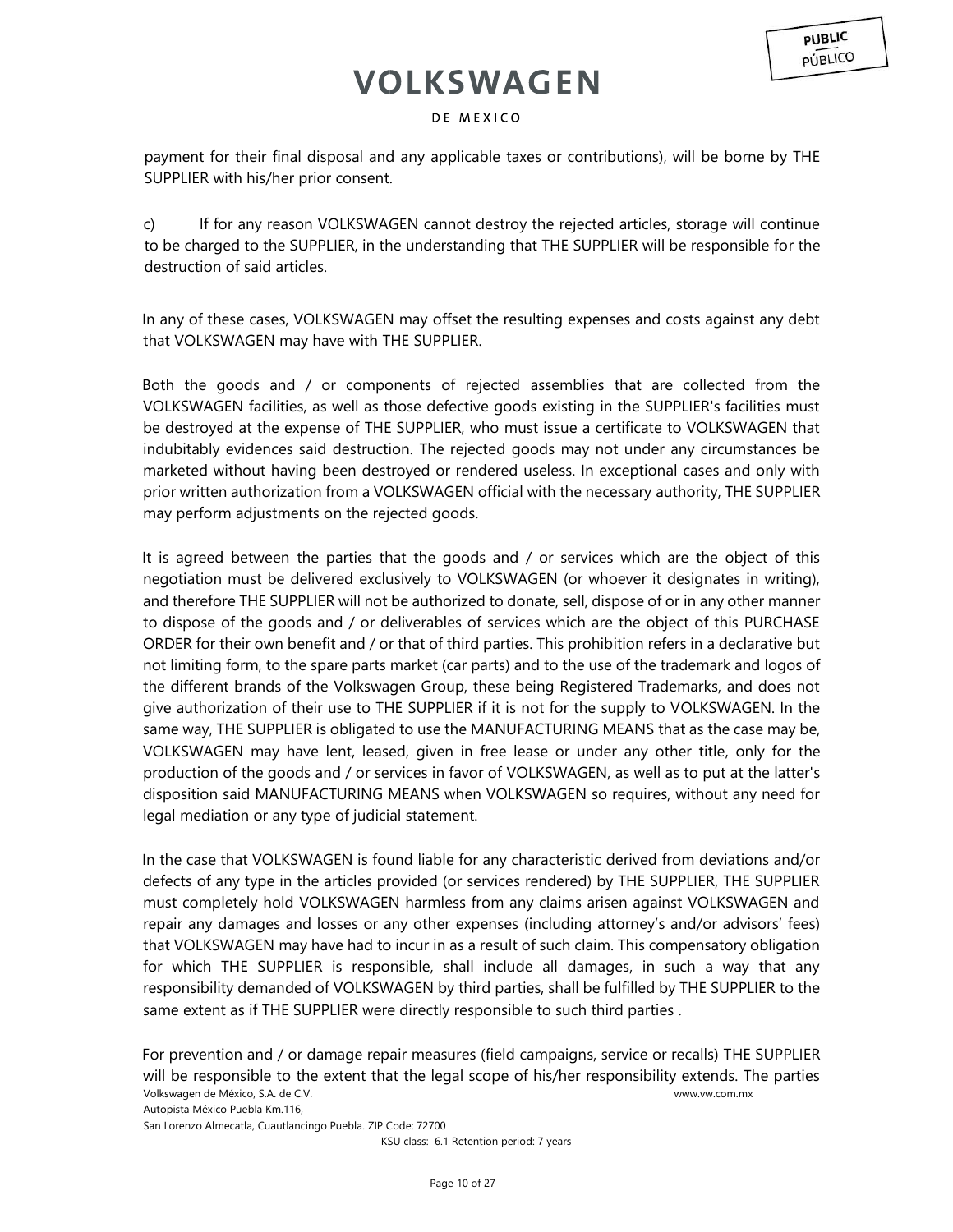### DE MEXICO

may in good faith negotiate the amounts to be covered for the foregoing. VOLKSWAGEN shall inform THE SUPPLIER in all cases of any demands or claims received and provide an opportunity for THE SUPPLIER to analyze the problem stated. Both parties shall coordinate the measures to be taken, particularly in negotiating judicial or extra judicial settlements.

THE SUPPLIER expressly guarantees and is bound to manufacture and / or produce and / or obtain all spare parts for the articles that are involved in a field campaign, service or recall, as well as to cover all related costs, up to the limit of his/her legal liability.

## **4.2.1 INSURANCE AND BAILS**

### **Insurance**

THE SUPPLIER must have a General Civil Liability policy to cover the risks of its activities and / or products that could damage third parties and / or VOLKSWAGEN in its assets or in its persons. With an adequate Insured amount according to a risk analysis.

When it is necessary that THE SUPPLIER carry out activities at VOLKSWAGEN's facilities, he/she must have a corporate Civil Liability insurance policy to cover the damages that THE SUPPLIER may cause to a third party or to VOLKSWAGEN. The existence of this policy will be verified by the VOLKSWAGEN Security Department (see requirements at [www.vwgroupsupply.com](http://www.vwgroupsupply.com/) [\)](http://www.vwgroupsupply.com/). Additionally, THE SUPPLIER must submit the aforementioned insurance policy to the VOLKSWAGEN Insurance and bails area.

The VOLKSWAGEN Insurance and bails area is authorized to request the SUPPLIER to submit sufficient documentation in order to verify the coverage, validity, amount and duration of their policies.

### **Bails**

Whenever there is an advance payment made by VOLKSWAGEN, a guarantee policy covering 100% of said advance must be processed and obtained in writing by THE SUPPLIER (unless otherwise requested in advance by VOLKSWAGEN).

It is understood that VOLKSWAGEN'S obligation to make the advance payment will occur after the date of receipt of both the bails' policy and the invoice that covers that amount.

The advanced deposit bail must be in force at least until THE SUPPLIER delivers goods and / or services equivalent to 100% of the advanced amount to VOLKSWAGEN and there is no balance in favor of VOLKSWAGEN for said advance payment.

In the case of Compliance and / or good quality bails required from the SUPPLIER, the latter undertakes to deliver the corresponding policies no later than three business days after the date of issuance of this PURCHASE ORDER, and THE SUPPLIER is under the obligation to keep them in force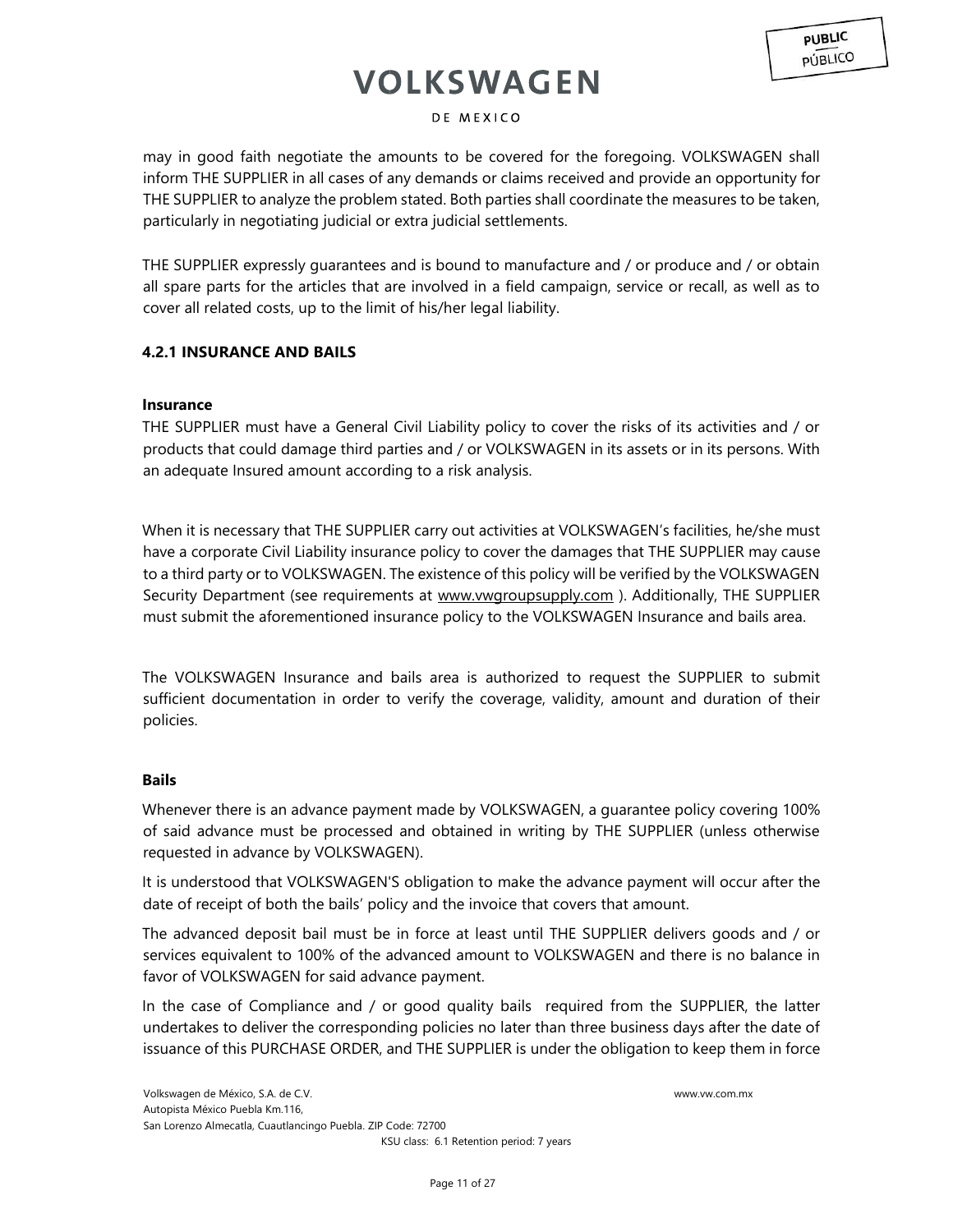### DE MEXICO

until the corresponding goods and / or services have been received to the full satisfaction of VOLKSWAGEN and to keep them valid for up to twelve months after said date of receipt.

Whatever the nature of the bails has been granted, it can only be canceled as long as its request for cancellation is received in writing by VOLKSWAGEN.

The bails originating due to this PURCHASE ORDER may be claimed up to 180 (one hundred and eighty) calendar days after the end of the validity of the PURCHASE ORDER.

Any of the bails originating as a result of this PURCHASE ORDER, must contain at least the following statements:

- 1) That VOLKSWAGEN is designated as the sole beneficiary;
- 2) That they are granted according to all the stipulations contained in this PURCHASE ORDER;
- 3) That they may be adjusted to any changes that the PURCHASE ORDER may undergo;
- 4) That they will continue in force in the event that a standby or extension period is granted for compliance with this PURCHASE ORDER (even when they have been authorized outside of the deadline).
- 5) That the bails will be canceled when THE SUPPLIER has fulfilled all the obligations that the aforementioned bails guarantee.

Any insurance policy and / or bail that assures or guarantees the obligations of this PURCHASE ORDER, must be issued by a surety institution authorized by the Ministry of Finance and Public Credit, and this institution must have a long-term international investment grade index (issuer and / or debt category) and must comply with the parameters indicated by VOLKSWAGEN. All insurance (whatever their nature) and / or advance payment bails and / or compliance and / or good quality bails must be issued with the text indicated by the VOLKSWAGEN Insurance and bails area through its authorized agents.

### **4.3 SAFETY MEASURES.**

As far as articles, whose use or handling imply special care, risk or danger (i.e. flammable, explosive, perishable, dangerous or damaging to people who handle them), regardless of whether said articles are in the prototype, series phase or spare parts, THE SUPPLIER (and in such case, his-her suppliers) shall be obligated to indicate ostensibly such characteristics on packaging, wrapping, or on the articles themselves with warnings such as: "Handle with Care", "Danger", "Explosive" or other applicable phrases, as specified in the Official Mexican Standards and current applicable international standards

During the rendering of the services, the regulations for visitors, contractors and suppliers and their corresponding annexes must be respected and followed. These regulations, which have been provided to the SUPPLIER prior to the date of this PURCHASE ORDER, must have been made known to them and been accepted by them as well. If applicable, all the containers of products and chemical substances that enter VOLKSWAGEN facilities must be identified in accordance with the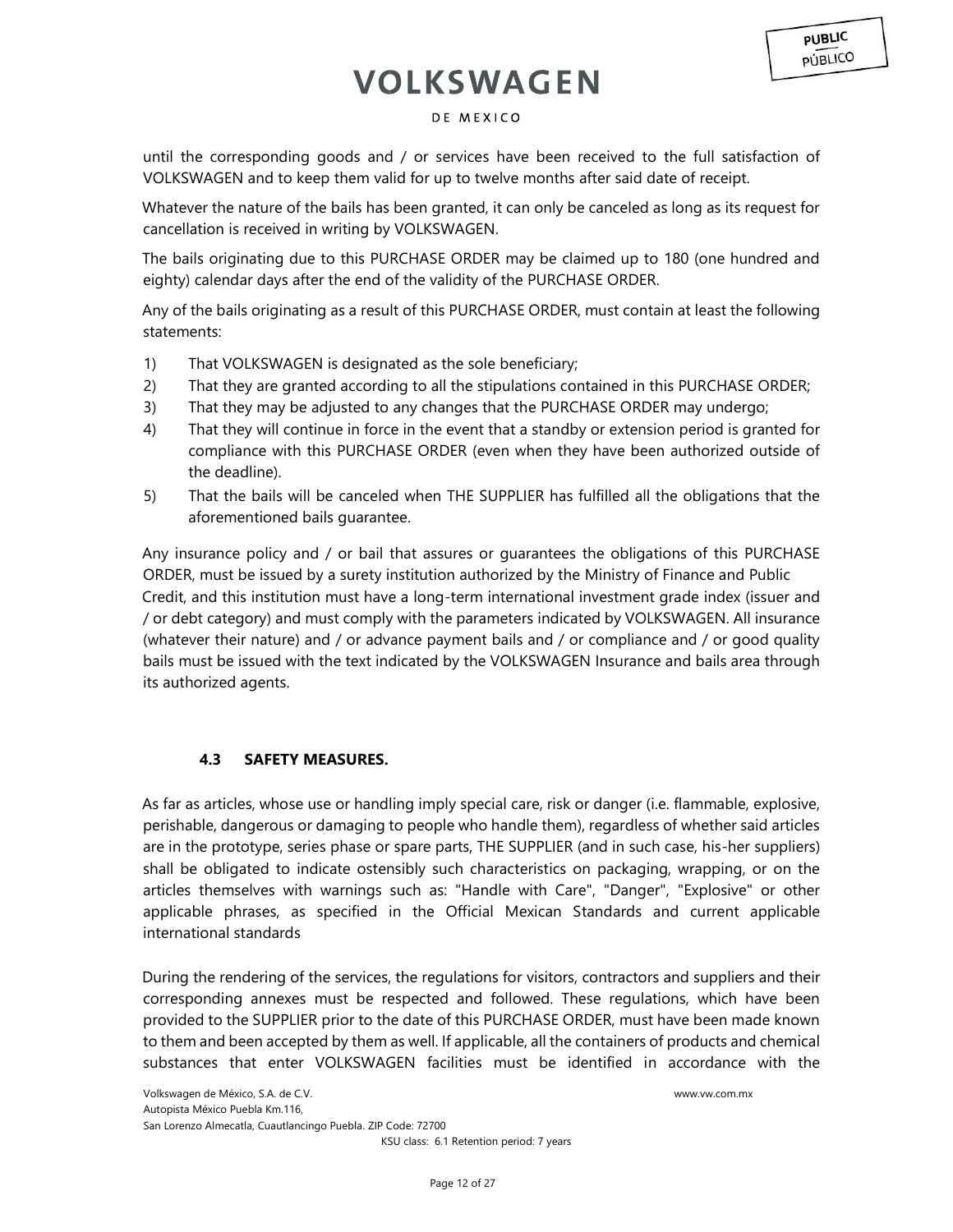### DE MEXICO

requirements indicated in the Official Standards that may be applicable in terms of safety and hygiene, identification of containers and any other that to the date of this PURCHASE ORDER and / or [t](http://ldb1-vwm.vw.com.mx/)hereafter may exist. These may be viewed at the website [http://ldb1-](http://ldb1/)vwm.vw.com.mx/.

In the event that THE SUPPLIER does not comply with the aforementioned provisions, he/she will be directly responsible for any type of affectation that VOLKSWAGEN, its employees, visitors or any other person may suffer, in accordance with the provisions of these terms and conditions. The parties agree that THE SUPPLIER must cover at his/her own expense all material expenses incurred by VOLKSWAGEN for failing to comply with any security measure in force at the time of the incident. Additionally, THE SUPPLIER will ensure that VOLKWAGEN is held harmless in case any third party tries to affect VOLKSWAGEN's interests derived from the affectation caused by the breach of the security measures that THE SUPPLIER has incurred in.

## **4.4 PRODUCT SAFETY AND MANDATORY DOCUMENTATION.**

THE SUPPLIER takes on the responsibility of seeing that all parts requiring "acceptance tests" (Typpruefung) and for safety as indicated in VOLKSWAGEN's drawings and / or technical specifications, will be manufactured and verified according to the standards and laws that are indicated in such drawings and / or specifications. In addition, THE SUPPLIER must perform all required tests for this type of parts and in cases where certification by third parties is requested, he should present the respective documentation issued by the external company authorized to grant such certification. THE SUPPLIER must observe and carry out the indications that the Technical Development and / or Quality Area of VOLKSWAGEN may formulate to him/her.

In cases where the drawings or technical specifications stipulate the obligation to document that the specifications subject to legal guidelines were covered during the product's manufacturing process, these documents will be known as "Mandatory Documentation" and must be kept by THE SUPPLIER for a minimum period of 15 years subsequent to the end of production of the part, component, assembly, etc., and he/she must compel its sub-suppliers to comply with this guideline as well. Such "Mandatory Documentation" must always be available to VOLKSWAGEN.

THE SUPPLIER undertakes to apply current Volkswagen Group quality management standards, defined in quality manuals; as well as in the Rules that govern the Automotive and Auto part Industry, which THE SUPPLIER acknowledge and accept.

If any competent authority should require or desire to inspect the production process at VOLKSWAGEN and / or the testing documents of the articles, THE SUPPLIER must provide VOLKSWAGEN and / or the corresponding authority with unrestricted access to his facilities and documentation related to the articles (or services) which are the object of the present negotiation, being THE SUPPLIER obligated to support VOLKSWAGEN unconditionally and without any cost to VOLKSWAGEN.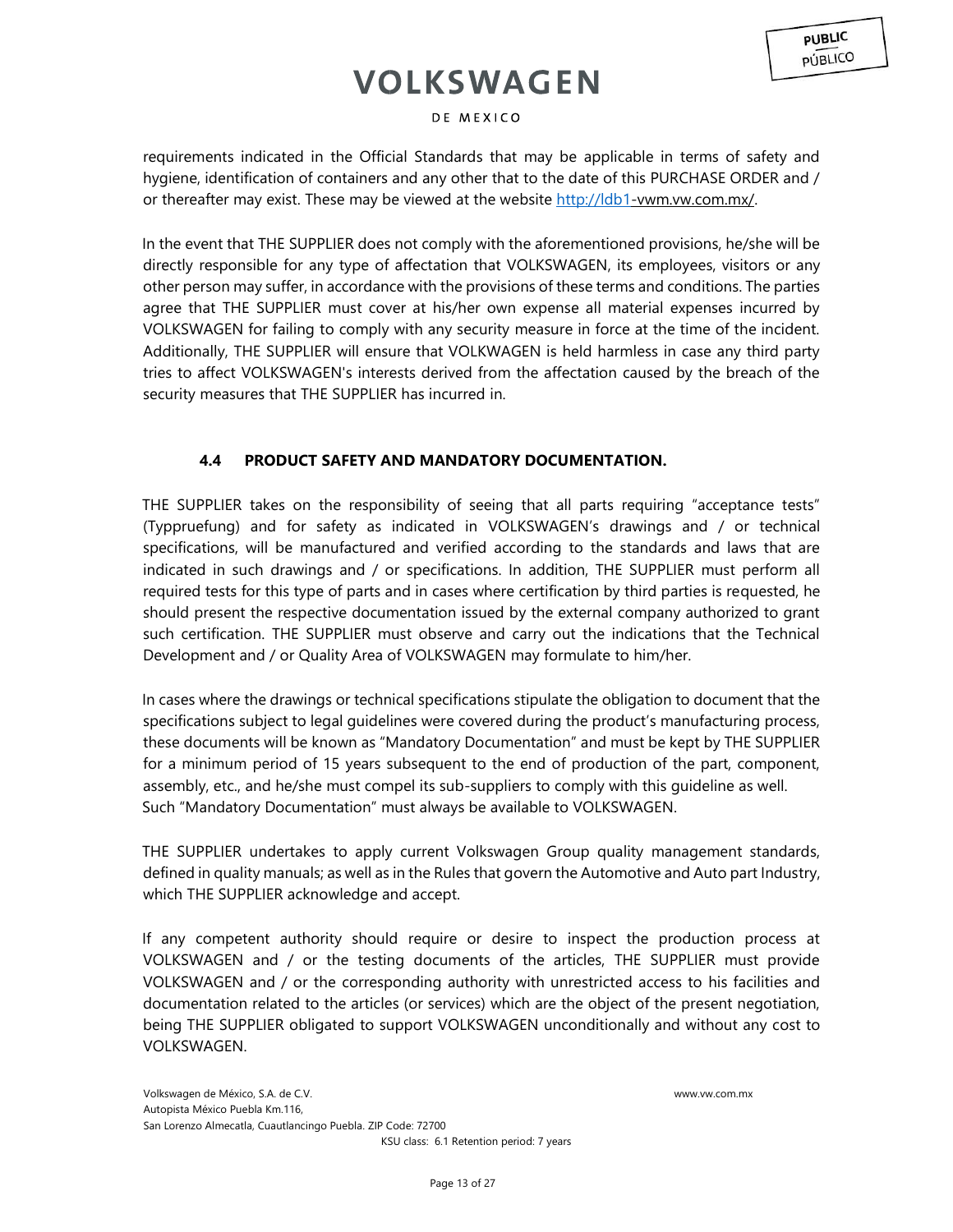### DE MEXICO

Unless otherwise stated, the SUPPLIER must also deliver the following documentation to VOLKSWAGEN (or the person designated by it):

i) Invoice or remittance note corresponding to each and every one of the goods and / or service deliverables;

ii) If applicable:

- a Guarantee Policy;
- b User instructions or manuals;
- c Licenses for the use of the goods;
- d Technical specifications;
- e Import customs declaration;
- f Certification of the goods issued by a certification body, and
- g Any other document deemed necessary.

## **4.5 WARRANTY.**

All quality specifications and other conditions required by VOLKSWAGEN through the PURCHASE ORDER constitute the characteristics that must be guaranteed by THE SUPPLIER. The warranty period will be that established by VOLKSWAGEN for its products, counted as of the date on which said products were transferred to the final consumer, in accordance with current and applicable legislation in the country where the VOLKSWAGEN products are marketed, either as independent components or incorporated into other goods, unless a different term has been agreed upon in writing between the parties. These conditions and deadlines are equally applicable to deliveries made by THE SUPPLIER for the replacement of items due to the elimination of defects, in which case the warranty period will be considered as of the delivery of the replacements. In case of refurbishing/adjustments to the goods and/or services, the guarantee period will be extended by the time which has passed between the elimination of defects and the conclusion thereof. All economic consequences derived from the situations and cases listed below must be previously agreed upon between VOLKSWAGEN and THE SUPPLIER:

In the event that VOLKSWAGEN makes a claim before the SUPPLIER for articles (or services) that have deviations, defects and / or vices, including the effect regarding claims of guarantees from end consumers, taking into account THE SUPPLIER's Technical Factor of responsibility.

The amounts demanded of the SUPPLIER derived from claims from VOLKSWAGEN end-consumer guarantees will include all costs, both labor and materials, packaging and transportation, etc., that have been used to repair the claim. THE SUPPLIER may bring whatever arguments he/she deems pertinent, only within 30 calendar days after receipt of said notification.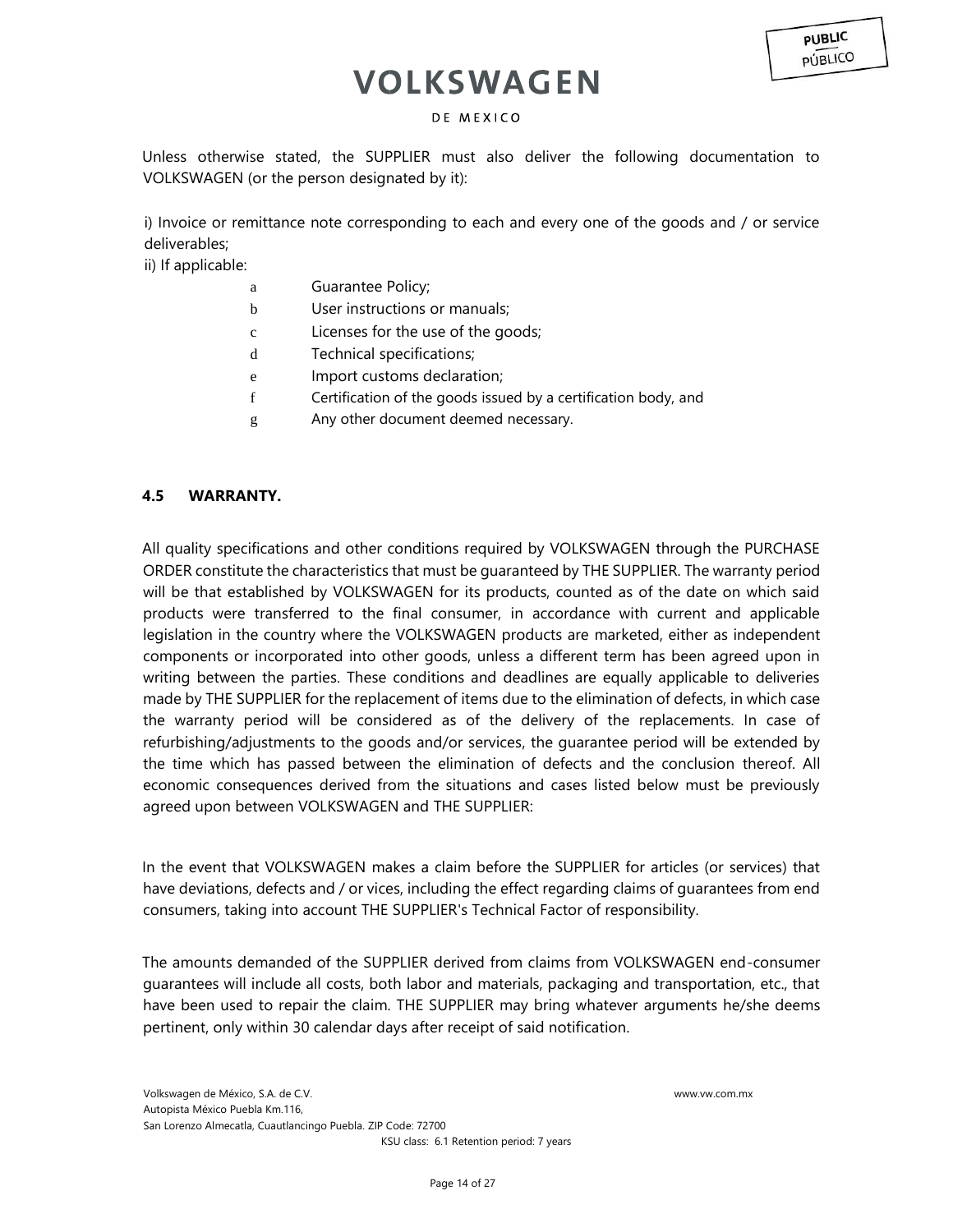### DE MEXICO

It is agreed by the parties that the quality test reports or even the acceptance or reception of VOLKSWAGEN of the articles (or services provided) will not in any way affect VOLKSWAGEN'S right for the guarantee granted by THE SUPPLIER to be honored.

The guarantee granted by THE SUPPLIER will not be honored if the deviations or defects appearing in the articles are due to actions of VOLKSWAGEN or third parties, which consist of misuse, violation of operating instructions, maintenance or installation of articles, or inappropriate treatment or negligence, or the natural wear of the articles, among others.

VOLKSWAGEN may at any time establish specific guarantee agreements with THE SUPPLIER, which will be considered documentation related to the PURCHASE ORDER. specifically with regard to the aforementioned guarantee agreement.

THE SUPPLIER will be responsible before VOLKSWAGEN for the goods and / or services that he/she provides, regardless of whether he/she acquired goods and/or services from third parties. Consequently, he/she must enter into contracts or purchase orders with said third parties, establishing the terms and conditions that guarantee compliance with the various premises that, under this PURCHASE ORDER, are required from the SUPPLIER for the final product or service, particularly regarding warranty and quality terms.

Additionally, if THE SUPPLIER "Tier 1" contracts with third parties and/or sub suppliers "Tier 2" and subsequent suppliers to execute this PURCHASE ORDER, he/she must ensure that said negotiations include those contractual conditions and specifications of deliverables necessary to guarantee the due execution of said PURCHASE ORDER. In the event that the sub-supplier incurs in a failure or error that causes damage to the interests of VOLKSWAGEN, THE SUPPLIER will have to hold VOLKSWAGEN harmless for the expenses incurred.

### **4.6 MANUFACTURING MEANS AND EQUIPMENT.**

If for any reason it is necessary that VOLKSWAGEN provides SUPPLIER any type of information, tools, machinery or equipment necessary for the production of the articles and / or lending of services, both parties shall determine the way to perform same. The respective agreement in this line must be denominated as DOCUMENTATION on the corresponding PURCHASE ORDER.

Volkswagen de México, S.A. de C.V. www.vw.com.mx Notwithstanding the above, the MANUFACTURING MEANS, models, samples, templates, drawings and the like that VOLKSWAGEN has made available to THE SUPPLIER or which THE SUPPLIER has constructed according to VOLKSWAGEN's determinations may not be sold, transferred, pledged or in any other way transferred to third parties nor used for their own benefit or that of third parties without previous written consent from VOLKSWAGEN. Additionally, the articles developed through such MANUFACTURING MEANS may only be supplied to VOLKSWAGEN or to whomever VOLKSWAGEN indicates in writing. Similarly, when there is no written agreement to the contrary between the parties, it will be understood that the characteristics of service and / or its deliverables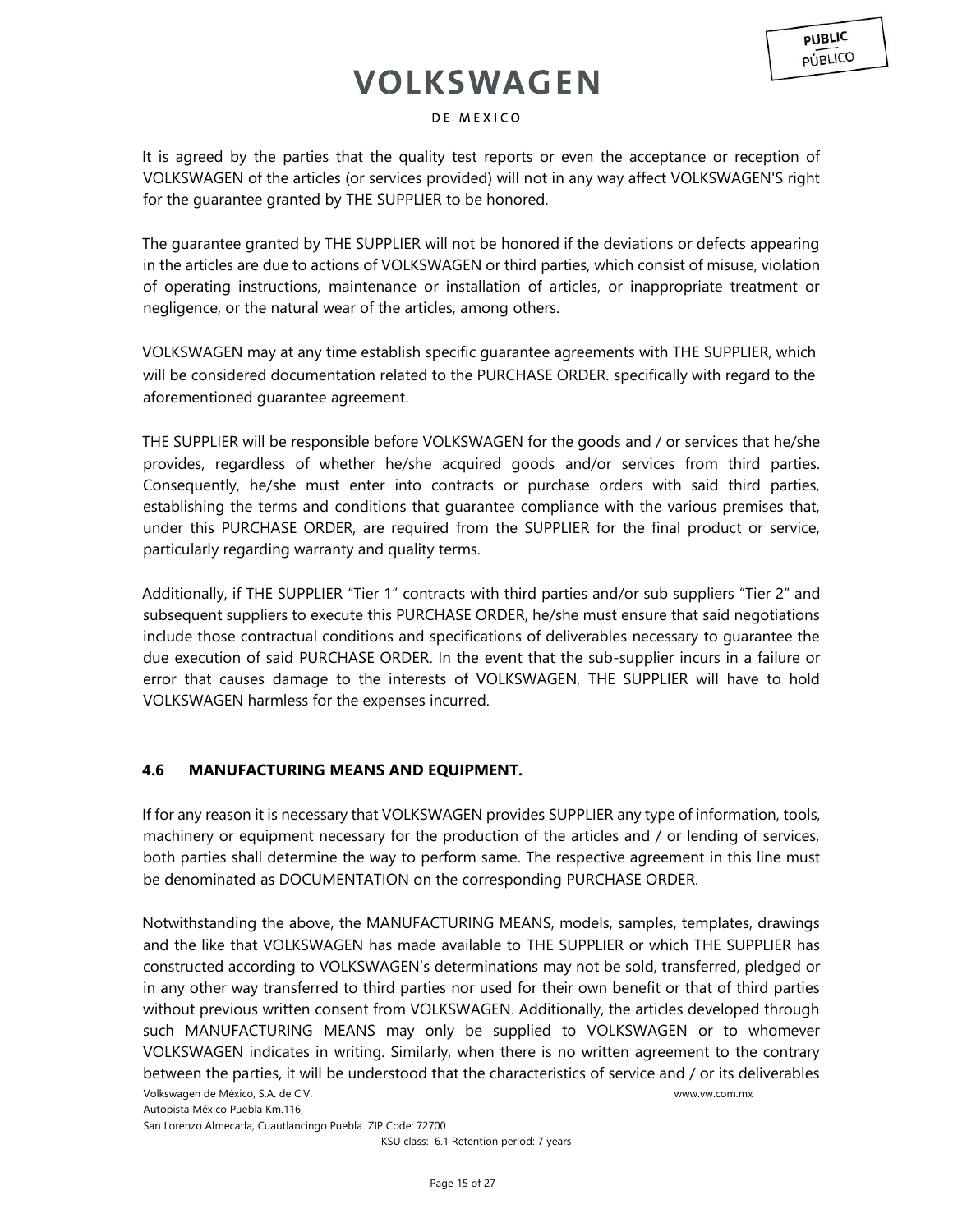### DE MEXICO

can only be carried out for VOLKSWAGEN under these conditions, without it being a possibility for the service to be reproduced or provided again for the SUPPLIER'S own benefit or that of third parties.

VOLKSWAGEN reserves the right to take any legal, commercial and / or economic action in case of breach of what is specified in the preceding paragraph.

When VOLKSWAGEN determines the end of the useful life and / or the obsolescence of a MANUFACTURING MEAN, THE SUPPLIER must observe the procedures established for this purpose by VOLKSWAGEN.

THE SUPPLIER must provide to VOLKSWAGEN unrestricted access to his/her facilities and documentation related to the structures of costs for the manufacturing of toolings, goods or services.

In addition, VOLKSWAGEN reserves the right to verify the costs of the tools and / or any other good or service involved, even when it has been paid for or amortized.

## **5. PRICES, BILLING AND CONDITIONS OF PAYMENT.**

The prices agreed to are fixed without prejudicing subsequent changes to them determined by mutual agreement in writing between the parties, whether by electronic means or systems designated by VOLKSWAGEN or, if it were the case, in a physical document granted by VOLKSWAGEN.

THE SUPPLIER must provide VOLKSWAGEN with unrestricted access to its records and documentation related to cost and / or price structures.

VOLKSWAGEN through contract signature with THE SUPPLIER will incorporate it to the system of "Facturación Segura" (only applicable to SUPPLIERS whose fiscal address is Mexico) where VOLKSWAGEN will carry out the invoicing of the storable goods (plants 6010, 6011, 6015, 6030 and 6050) received of THE SUPPLIER. For payment of services and other storable goods (plant 6020) THE SUPPLIER will have to submit to VOLKSWAGEN electronically the INVOICES (according to current tax legislation) and others documentation required through the means provided by VOLKSWAGEN.

Likewise, THE SUPPLIER must comply with the current tax legislation concerning the issued invoicing and the documents that derive from the payment processes and according to the procedures issued by VOLKSWAGEN. In the event of non-fulfillment VOLKSWAGEN reserves the right of suspending the payments up to the regularization of the fulfillment on behalf of THE SUPPLIER in order to prevent a tax risk.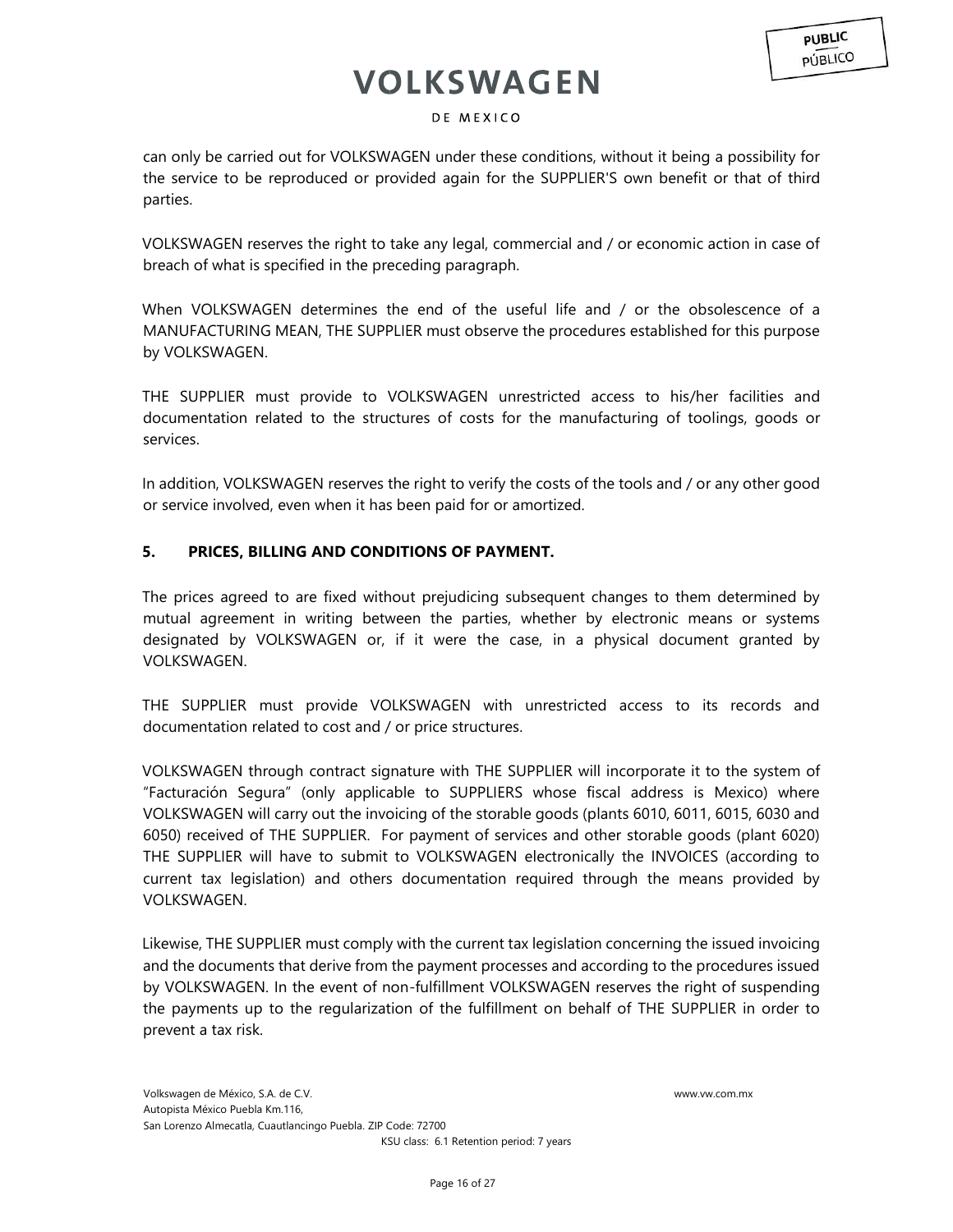It is understood that VOLKSWAGEN is not obliged to receive items and / or services and INVOICES that are not covered by a PURCHASE ORDER and / or respective agreement.

Unless otherwise agreed, for domestic SUPPLIERS or SUPPLIERS in Mexico, payment of invoices will be made no later than the last business day of the week that marks the conclusion of 45 days after receipt of the good or service by VOLKSWAGEN. For foreign SUPPLIERS, two payments will be made per month, the first payment being the first fortnight 45 days after receipt of the good or service and the second during the second fortnight; provided that within said period the invoices and other documents necessary to make the payment have been made available, and that they do not present errors or omissions, otherwise this will constitute just cause to withhold the payment, without this meaning that VOLKSWAGEN will lose the right to receive any agreed discount.

It will also be considered justified cause to retain payment if VOLKSWAGEN receives defective or deviated goods or services or that the SUPPLIER is in non-compliance of labor, social security and tax laws.

VOLKSWAGEN will notify the SUPPLIER of the amount of the damage and the need for offset thereof. Once the amount has been agreed to with THE SUPPLIER, it may be applied against any outstanding debt in favor of THE SUPPLIER and at the expense of VOLKSWAGEN, in accordance with the provisions of article 2185 of the Federal Civil Code and other related articles. In addition to damages and losses, THE SUPPLIER will agree to any other mechanism with

VOLKSWAGEN to reimburse all expenses incurred by VOLKSWAGEN until full payment of all claims.

Any of THE SUPPLIER's claims and / or rights against VOLKSWAGEN, which could result from the PURCHASE ORDER, may not be assigned to third parties without prior consent from VOLKSWAGEN.

It is agreed that VOLKSWAGEN will have the legitimate right to abstain from making any payments which might correspond to THE SUPPLIER, if VOLKSWAGEN were summoned by a legal or administrative authority or legal provision to retain such payments and / or put them at the disposal of the corresponding authorities.

If THE SUPPLIER is nominated for series production of parts, during the applicable vehicle or of a specific part's program production life and five years thereafter (or a different period if agreed in writing by the parties) THE SUPPLIER will supply VOLKSWAGEN "replacement parts" and "service parts" orders for the same supplies, component parts and materials at the price(s) set forth in the series production Order plus any actual cost differential for special packaging. During fifteen additional years, SUPPLIER will supply parts to VOLKSWAGEN in order to fulfill the latter's past model service and replacement parts requirements, at price(s) based on the most recent price(s) under the Purchase Order, taking into account actual, documented differences in the cost of materials, packaging, and costs of production after any of VOLKSWAGEN's current model purchases have been completed, as mutually and reasonably agreed by the parties. If the Supplies are systems or modules, SUPPLIER will sell each component or part at a price that does not, in the aggregate, exceed the system or module price specified in the Order, less assembly costs, plus any actual cost

**PUBLIC PÚBLICO**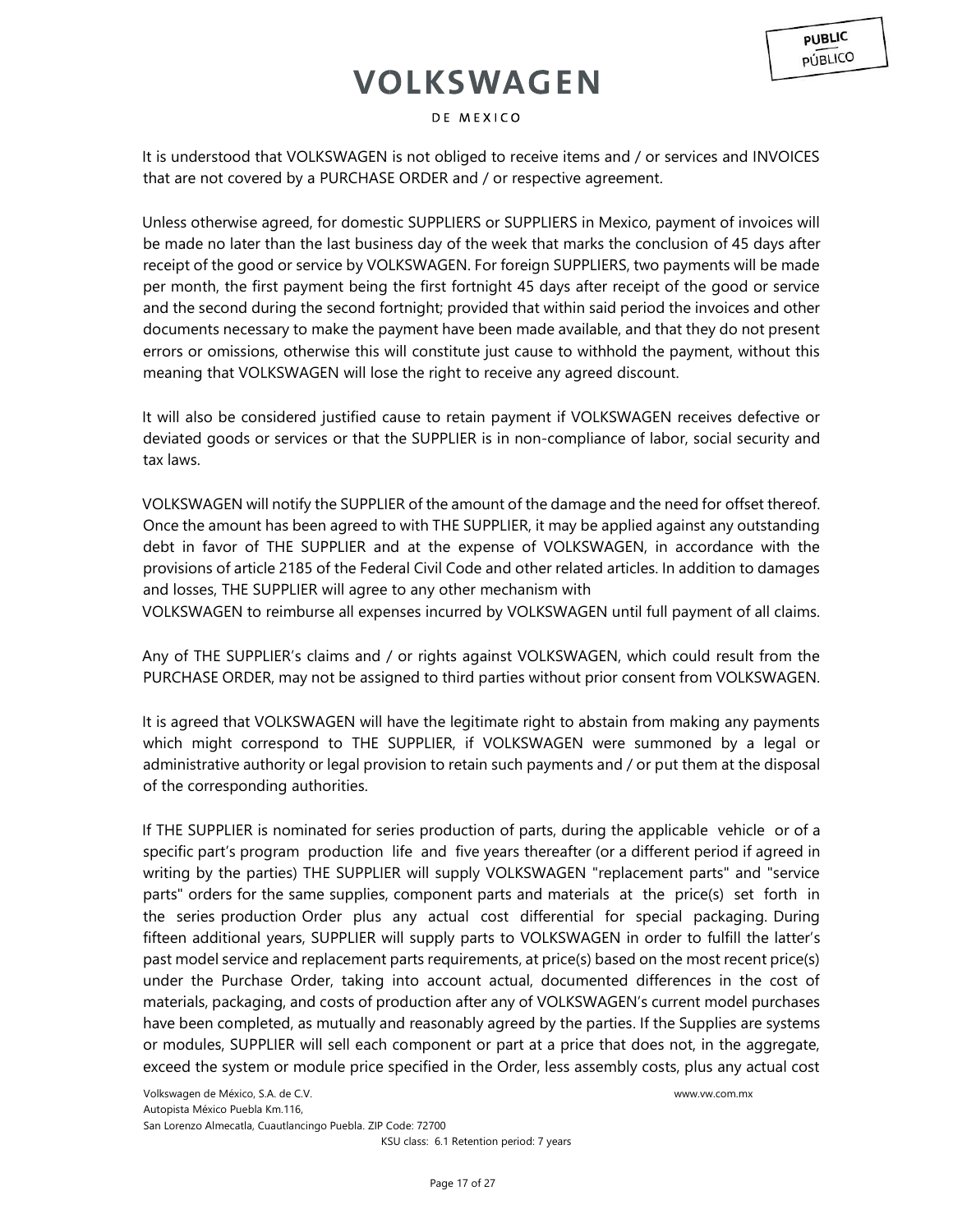#### DE MEXICO

differential for packaging. For all parts and supplies regardless of vehicle application, SUPPLIER is responsible for providing VOLKSWAGEN the documentation of any change in material price that may arise as a result of raw material cost adjustments (metals, precious metals). VOLKSWAGEN assumes no liability for any costs which are not provided ahead of the relevant period with sufficient time to review, validate, and adjust pricing as necessary. At VOLKSWAGEN's request , SUPPLIER will provide a list of the individual components or parts in such system or modules, will identify any third party or sub-suppliers of such individual components or parts and the price paid for each and will make service literature and other materials available at no additional charge to support VOLKSWAGEN on service part sales activities. Unless otherwise expressly agreed in writing by an authorized representative of VOLKSWAGEN, or unless VOLKSWAGEN removes the documentation, information or Tooling from SUPPLIER's premises necessary for the production of service parts, the obligations from the SUPPLIER shall survive termination or expiration of the Order for any reason. VOLKSWAGEN's Terms shall apply to and govern all of VOLKSWAGEN's orders for replacement and service parts made pursuant to this clause.

## **6. RETURN OF PAYMENT DUE TO ADVANCE PAYMENT OR PENALTIES.**

If for any reason, VOLKSWAGEN makes any payment to the SUPPLIER as an advance payment of this PURCHASE ORDER and the latter fails to provide the total services and / or delivery of the contracted goods, then THE SUPPLIER undertakes to reimburse VOLKSWAGEN for the full advance payment within a period of 30 (thirty) days, counted as of the date on which THE SUPPLIER received the corresponding written request from VOLKSWAGEN. In the event the SUPPLIER does not fully refund VOLKSWAGEN for the advance payment within the aforementioned period, THE SUPPLIER shall be liable to a penalty of 10% (ten percent) of the value of said advance for every 15 (fifteen) days of delay, which will accumulate and increase for as long as it takes the SUPPLIER to make the payment to VOLKSWAGEN, without the need for a prior judicial declaration.

### **7. RESPONSIBILITIES OF THE SUPPLIER.**

THE SUPPLIER expressly states that his activities include the manufacturing of articles and / or the provision of services such as the ones which are the object of the PURCHASE ORDER, which are not exclusively performed for VOLKSWAGEN, acknowledging that THE SUPPLIER it has the technical capability, knowledge, expertise, training, documentation and necessary specialization for the manufacture of articles and / or provision of services such as those hired and therefore both THE SUPPLIER and its personnel (SUPPLIER'S PERSONNEL) are aware of the legal provisions related with the object of the PURCHASE ORDER, as well as the manufacturing of the articles and / or provision of services, in the understanding that these activities must always be performed to the requirements of VOLKSWAGEN, using the most adequate advances in science and technology in accordance with the state of the art.

The SUPPLIER also states that he/she has his/her own means, its own and sufficient material infrastructure as well as its own SUPPLIER's PERSONNEL needed to carry out the activities agreed in the PURCHASE ORDER, further declaring that the SUPPLIER'S PERSONNEL involved in the rendering of the services and/or execution of such PURCHASE ORDER is under his/her exclusive dependency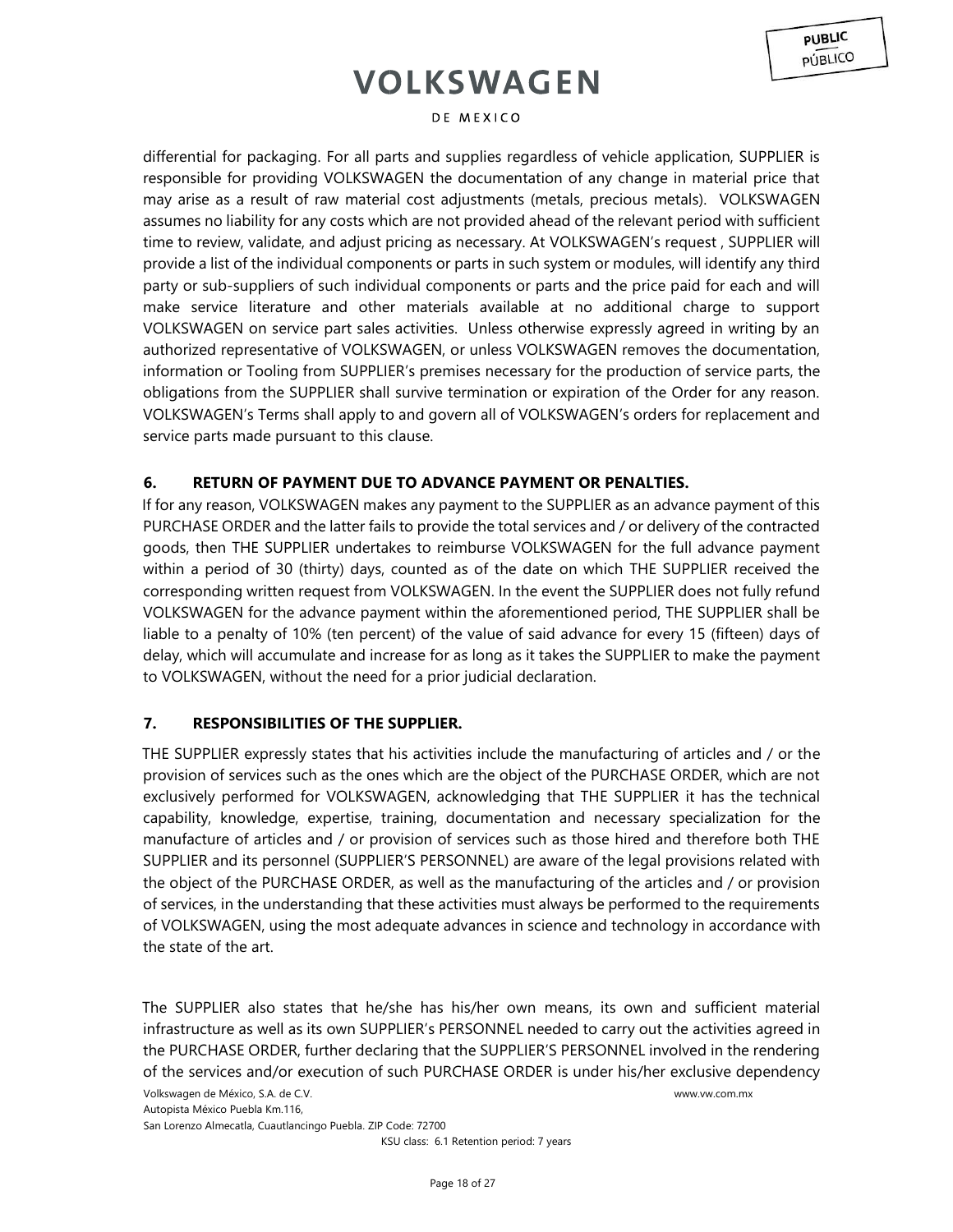#### DE MEXICO

and direction, maintaining an employment relationship exclusively with THE SUPPLIER ; who in turn fulfills his/her obligations as far as labor, tax, environmental, social security and others that bind him/her as an employer in terms of applicable and outstanding legislation as well as VOLKSWAGEN regulations, manuals, guidelines and other corporate policies . Additionally, THE SUPPLIER declares that he/she is responsible for the management, supervision and training of the personnel involved in the performance of the activities that derive from the PURCHASE ORDER. Therefore, Parties hereby agree that SUPPLIER's PERSONNEL will not have any subcontracting relationship with VOLKSWAGEN and thus, SUPPLIER is and will be their only employer. As a consequence, SUPPLIER shall be the only responsible to comply with all the obligations deriving from the labor relationship with his/her personnel.

The nature of the commercial and contractual relationship that THE SUPPLIER establishes with VOLKSWAGEN, should not be considered for any reason as personnel subcontracting, employer,, substitute employer, and / or joint responsibility established in both the Mexican Federal Labor Law and Social Security Law and other applicable laws, even in cases in which the corresponding good and / or service is provided within the VOLKSWAGEN facilities. The SUPPLIER expressly acknowledges that it has its own sufficient elements toprovide the goods and / or services as well as to comply with the labor, fiscal and social security obligations that may be generated at its expense due to this PURCHASE ORDER. In such virtue, the SUPPLIER will assume any obligation derived from a labor responsibility or of any other nature with respect to the SUPPLIER's PERSONNEL that could be involved

In this sense, THE SUPPLIER will be solely responsible before his/her staff and / or authorities, for the obligations imposed by the aforementioned legal regulations and / or other applicable provisions, especially to comply with all of its employer obligations, including without limitation, the attention of labor demands, the payment of payrolls, bonuses, profits, contributions to the IMSS, INFONAVIT, AFORE, contributions, taxes, and payroll tax and the others that are applicable.

The right of labor association and the prohibition of child labor will be implicitly understood regardless of the place of production of the goods or provision of the services.

THE SUPPLIER will be directly responsible for holding VOLKSWAGEN and / or any of the companies of the Volkswagen Group, their officers, board members, employees, affiliates and / or their personnel, harmless in what refers to:

zAny lawsuit, action, claim and / or complaint (including all legal costs and fees) that is attempted by SUPPLIER's PERSONNEL or any individual that could be involved in the supply of the goods or the rendering of services, including any third party and / or the suppliers contracted by him/her; and from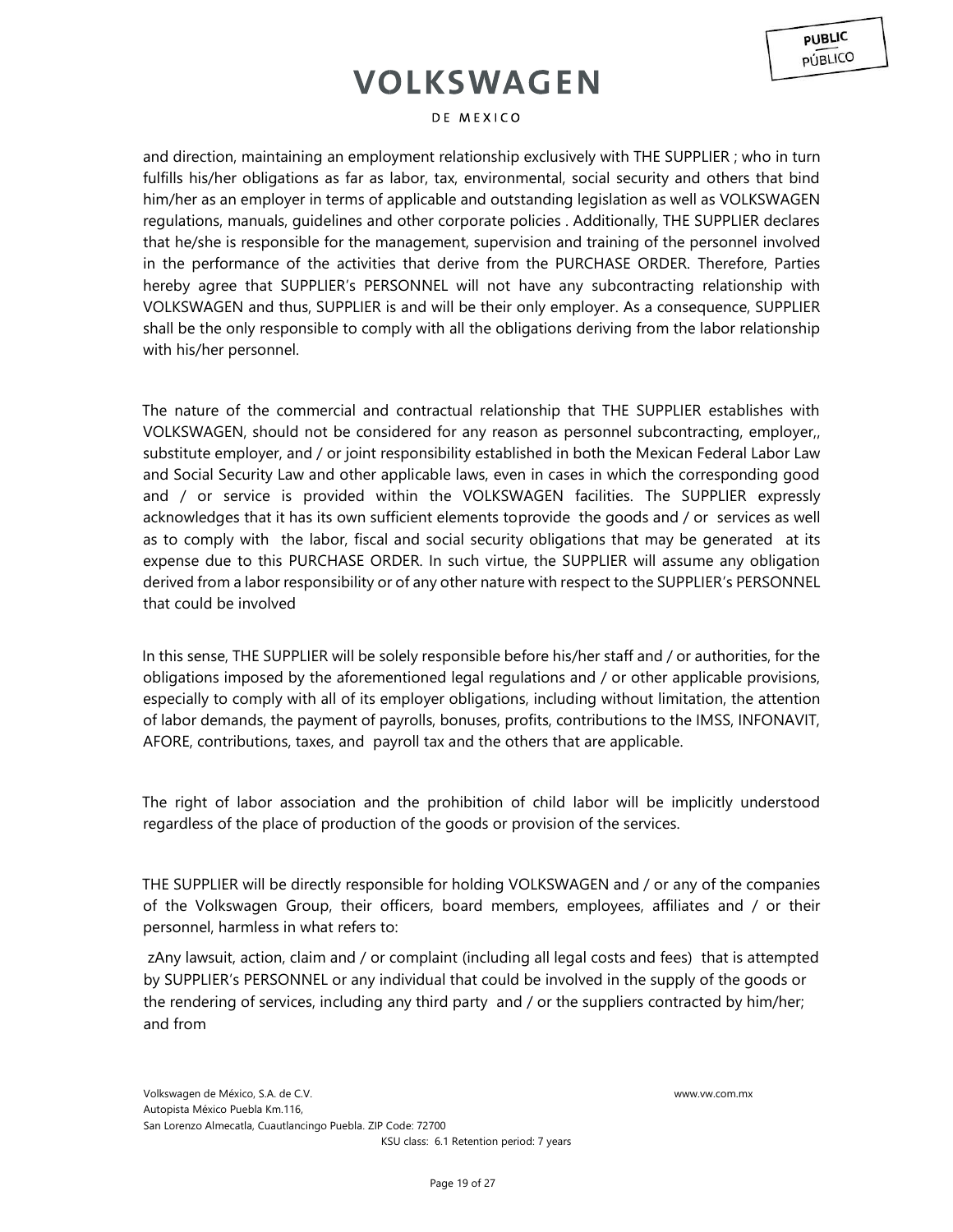### DE MEXICO

a) Any injunction, procedure, seizure or affectation of assets, collection action, lawsuit, fines, expenses, administrative sanction, criminal and tax, action, claim and / or complaint that is attempted by any competent authority, due to any breach of the obligations that in terms of applicable and valid provisions that are attributed to the SUPPLIER in his/her capacity as employer or person responsible for the staff involved in the rendering of related or services connected to the fulfillment of the purpose of this PURCHASE ORDER.

The SUPPLIER agrees to protect, defend, keep safe and peaceful and indemnify VOLKSWAGEN, its officers, directors, employees, agents and affiliates from and against any claim, action, lawsuit or proceeding, including all damages, losses, penalties, fines, expenses and costs (including all legal expenses and costs), resulting from or arising out of or relating to any breach or violation by the SUPPLIER of the statements, commitments or obligations under this PURCHASE ORDER and those established by applicable laws, as well as those related to any negligence, willful conduct or fraud of the SUPPLIER during the performance of its obligations under this PURCHASE ORDER.

In any of the above cases, THE SUPPLIER undertakes to reimburse VOLKSWAGEN and / or any of the companies of the Volkswagen Group, their officers and / or their personnel, for any amount that they have to pay due to said actions, claims, injunctions and procedures in general, including attorney's fees, expenses and associated costs, as well as any amount that must be paid as a conviction due to a resolution of authority or as a result of agreements or settlements to end the controversy or as a consequence of any collection procedure derived from deviations in THE SUPPLIER's compliance with the obligations that the Law imposes on him/her in his/her role as employer.

Likewise, THE SUPPLIER undertakes under the aforementioned terms to hold VOLKSWAGEN and others referred to harmless against any action and / or claim that their Sub suppliers or their personnel attempt against them.

The Parties agree that in the event of non-compliance by the SUPPLIER with any of its labor, social security and/or tax obligations, with respect to the SUPPLIER'S PERSONNEL who may be involved in the provision of the services, and in the event that any authority may require VOLKSWAGEN to pay or comply with any such obligations, the SUPPLIER shall reimburse VOLKSWAGEN for all costs, amounts that are prevented from deducting, expenses, payments, (including the payment of attorneys' fees) that it has paid for this reason, from the value thereof; the SUPPLIER is under the obligation to hold VOLKSWAGEN, its affiliates, employees and representatives harmless of any liability, controversy, demand, complaint or complaint that may arise from the foregoing.

VOLKSWAGEN will be authorized to offset against any balance in favor of THE SUPPLIER, any amounts that VOLKSWAGEN may have had to pay for the concepts indicated in this clause and whose balances must be previously agreed with THE SUPPLIER.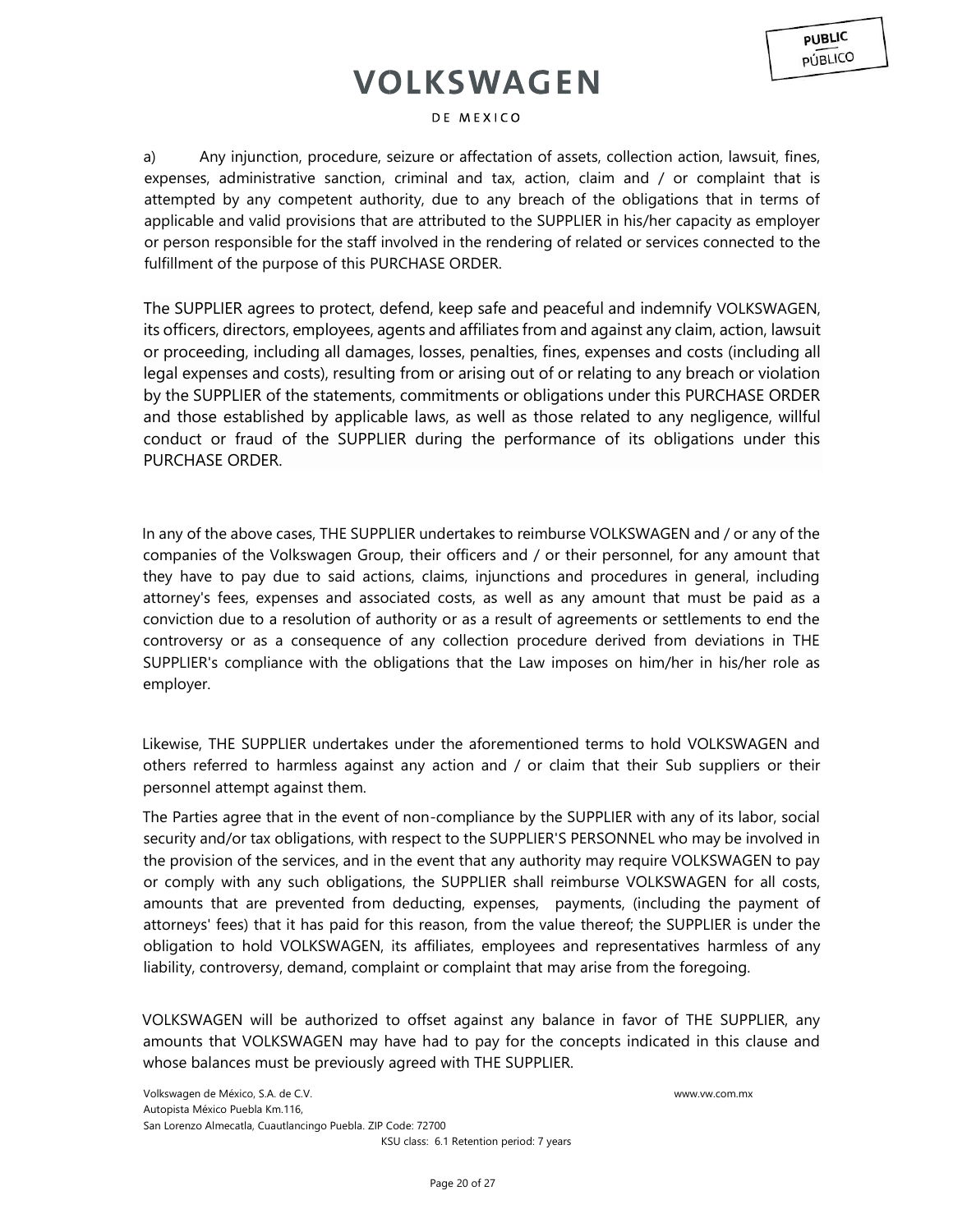DE MEXICO

THE SUPPLIER and VOLKSWAGEN must coordinate any reporting that must be carried out derived from Mexican labor, tax and Social Security Mexican legislation or any other applicable legislation in force, prior to the presentation of the report in order to ensure consistency in the information that the parties must present. For such purposes, THE SUPPLIER may contact VOLKSWAGEN through the corresponding requesting area. Additionally, THE SUPPLIER undertakes to provide evidence of its compliance with laws and regulations that are applicable in his/her role as employer and/or service supplier, when so required by VOLKSWAGEN.

In the event that any of the parties is served with a notice from judicial or administrative authorities due to labor, tax or social security matters, which are considered to have an effect or link with the other party, the recipient party shall immediately inform the other party in order to allow timely attention to the matter.

The breach by THE SUPPLIER of any of the provisions of this clause will entitle VOLKSWAGEN to automatically and without liability terminate the existing contractual relationship between the parties, without prejudice to the right to collect the damages generated by said breach.

It must be possible for THE SUPPLIER to produce the components that he has been supplying to VOLKSWAGEN for the production of the vehicles, at least fifteen years after the date on which he stopped supplying for the series. In the case where this is not possible, THE SUPPLIER must inform VOLKSWAGEN in writing of this situation so that all necessary measures may be taken by both companies.

## **8. CONFIDENTIALITY / RIGHTS OF THIRD PARTIES AND PROTECTION OF PERSONAL DATA.**

THE SUPPLIER undertakes to consider THE PURCHASE ORDER, as well as technical drawings, knowhow, designs, samples, prototypes, trademarks, plans and in general any information received from VOLKSWAGEN (regardless of the means or device used to print, record or devices used to store same), as confidential information and secret commercial property of VOLKSWAGEN. This confidentiality obligation is acquired by THE SUPPLIER and must be extended to his personnel and / or collaborators involved in the rendering of the service and / or suppliers contracted by him and subsequent, on the understanding that the obligation of confidentiality will continue to be valid even after termination or rescission of the PURCHASE ORDER and related contractual DOCUMENTATION.

Confidential information must not be made available to third parties who are not connected to the commercial and contractual relationship of THE SUPPLIER and VOLKSWAGEN, without prior written consent by VOLKSWAGEN.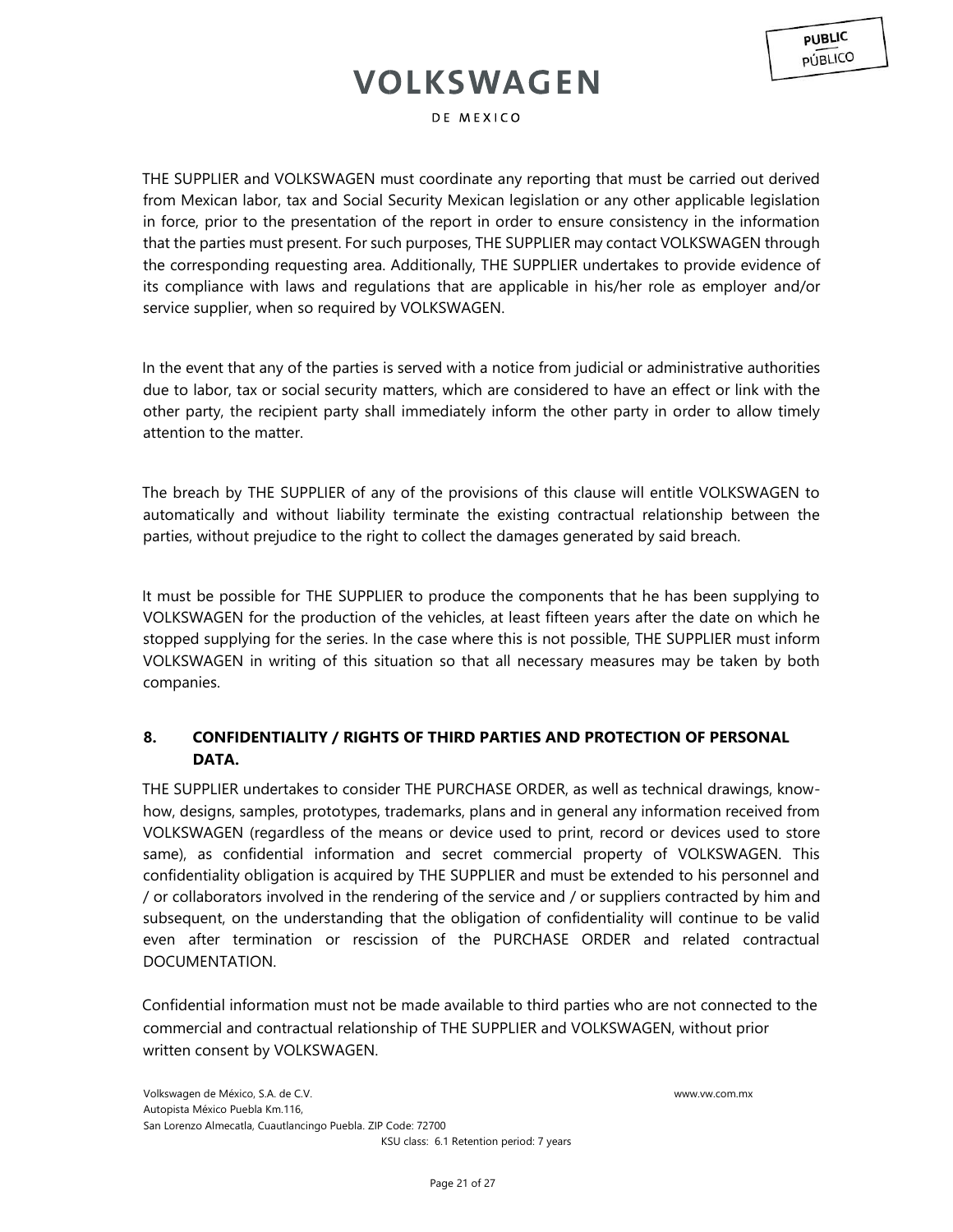**PUBLIC PÚBLICO** 

### DE MEXICO

The following are considered exceptions to the obligation of confidentiality:

a) When information is known by THE SUPPLIER because it is within the general knowledge of an expert in the subject.

b) The information becomes part of the public domain and does not violate any obligation of confidentiality.

c) The confidential information had to be made available to an authority with the legitimate capacity to require it (in which case THE SUPPLIER must immediately notify VOLKSWAGEN of the authority's request before divulging the information).

THE SUPPLIER must carefully safeguard all drawings, samples, prototypes, templates, designs, trademarks, plans and generally any product, good and / or information and / or documentation received from VOLKSWAGEN as if they were his/her own, as well as all other elements that are made available to him/her or delivered to him/her, e.g. tools, devices, machines, and the like. Equally so, THE SUPPLIER must protect these things from deterioration and / or loss and insure them by his own account in benefit of VOLKSWAGEN. THE SUPPLIER must use the above-mentioned objects exclusively for the objectives of the PURCHASE ORDER. It is agreed that, upon termination of the PURCHASE ORDER, THE SUPPLIER is obliged to return or destroy, at VOLKSWAGEN's choice and request all the elements referred to in this paragraph, destroying all copies or reproductions of them. Furthermore, THE SUPPLIER is obligated to give and facilitate to VOLKSWAGEN, and to persons designated by VOLKSWAGEN, access to the facilities of THE SUPPLIER for the purpose of verifying the condition of the MANUFACTURING MEANS, and / or any information related to the operation.

Fixed assets to be returned must be in perfect condition (except for normal wear and tear during operation); otherwise, THE SUPPLIER will be responsible for repair costs, except for whatever elements that at VOLKSWAGEN's choice are destined for destruction.

The corporate name of VOLKSWAGEN, as well as the trademarks, logos, designs and other protected rights of the companies that make up the Volkswagen Group, as well as the part numbers, must be marked in the articles ordered by VOLKSWAGEN, whenever its drawings and / or standards so prescribe, or if VOLKSWAGEN has given instructions to this effect.

THE SUPPLIER and VOLKSWAGEN may only publicize their business relationship for advertising ends when VOLKSWAGEN has given prior authorization in writing. In this same sense, it is understood that THE SUPPLIER is not authorized for using the trademarks and / or trade name and / or logos of VOLKSWAGEN without written authorization by the latter.

THE SUPPLIER guarantees to VOLKSWAGEN that no patent rights, registered trademarks, registered samples, copyrights, property rights (industrial or intellectual), or any other rights of third parties protected by national law in this country or abroad, will be damaged through performance of the activities contracted. If for any reason VOLKSWAGEN should be charged with responsibility for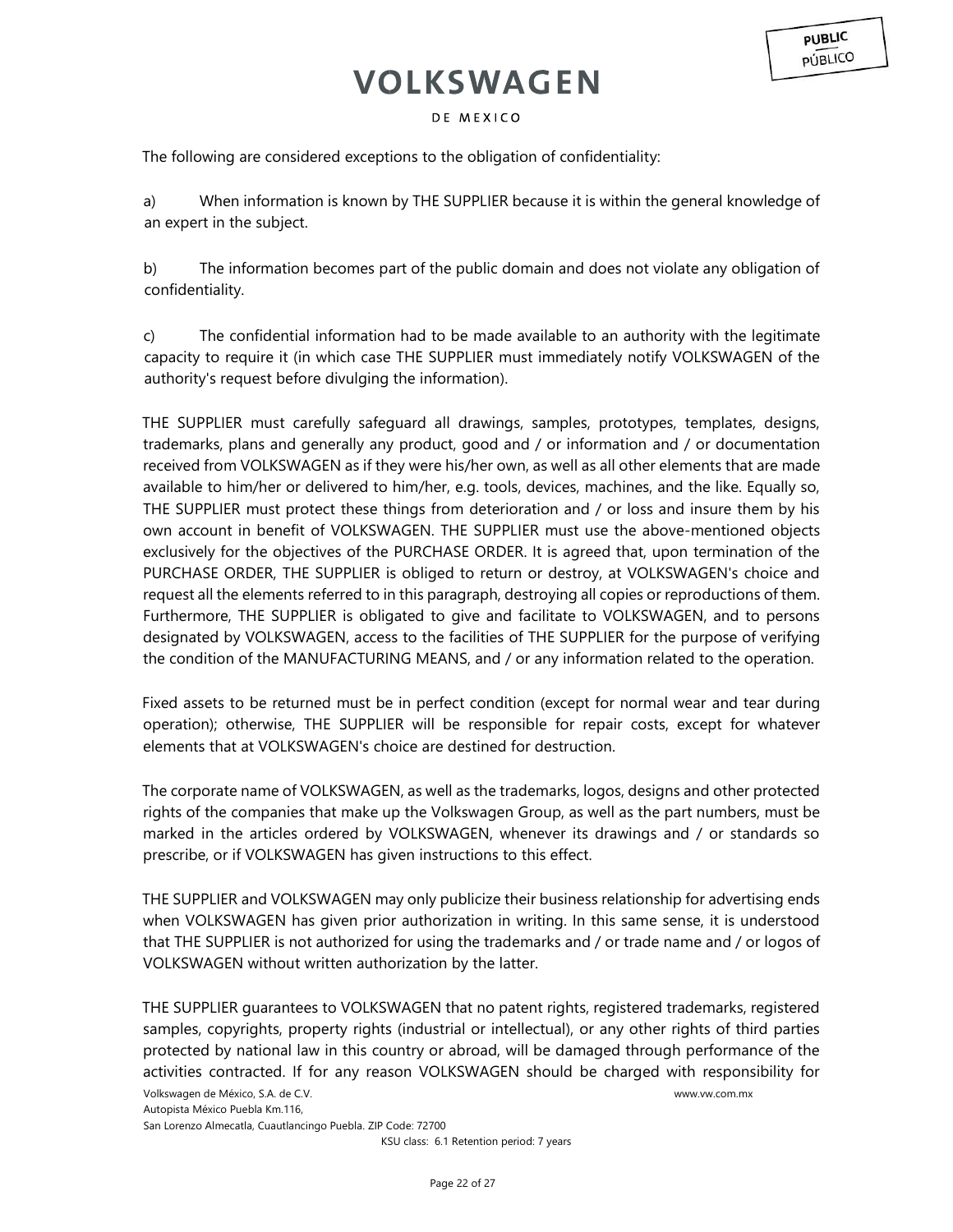### DE MEXICO

appropriation of the rights of third parties, THE SUPPLIER must accept responsibility for this charge, by his own right and at his own cost, and he must cover all damages and losses, expenses and costs which might be suffered by or caused to VOLKSWAGEN directly or indirectly by reason of the claims derived from the appropriation of legally protected third parties which may have been incurred by THE SUPPLIER.

In accordance with the Federal Law on Protection of Personal Data Held by Individuals (hereinafter "LFPDPPP") and its Regulation, in the event that the contractual and / or commercial relationship involves the processing of personal data and that VOLKSWAGEN delivers them to the SUPPLIER and / or the latter collects them by any means on behalf of VOLKSWAGEN, THE SUPPLIER shall, in his/her capacity as processor, treat the data solely and exclusively in accordance with VOLKSWAGEN's instructions, and in all cases in his/her capacity as processor, comply with the obligations provided in said Regulations, which includes but is not limited to:

- I. Treating personal data in accordance with VOLKSWAGEN's instructions;
- II. Refrain from processing personal data for purposes other than those instructed by VOLKSWAGEN;

III. Implement the security and personal data protection measures established in this PURCHASE ORDER, in the LFPDPPP, its Regulations and in the other applicable legal provisions;

- IV. Maintain confidentiality regarding the personal data processed;
- V. Delete personal data once the legal relationship with VOLKSWAGEN is fulfilled or by instructions from VOLKSWAGEN as long as there is no legal provision that requires the conservation of personal data;
- VI. Refrain from transferring personal data except in the case that VOLKSWAGEN so determines, the transfer derives from subcontracting, or when required by competent authorities;
- VII. Establish and maintain security, administrative, physical and, where appropriate, technical measures for the protection of personal data, in accordance with the provisions of the LFPDPPP and its Regulation, regardless of the treatment system. For security purposes of this PURCHASE ORDER, the control or group of security controls to protect personal data shall be understood.
- VIII. Accept visits from the National Institute for Transparency, Access to Information and Protection of Personal Data ("INAI") to obtain the necessary elements of conviction to continue with the verification procedure established in the Regulation, as well as any other audit that VOLKSWAGEN may want to implement.

All obligations regarding personal data protection contained in this PURCHASE ORDER will continue even after the end of this contractual relationship, in accordance with the LFPDPPP.

THE SUPPLIER undertakes that the staff involved in the execution of this PURHASE ORDER/ rendering of servie is trained in the Processing of Personal Data, in order to be aware of and execute the obligations established in the LFPDPPP during the fulfillment of the objective of this Contract.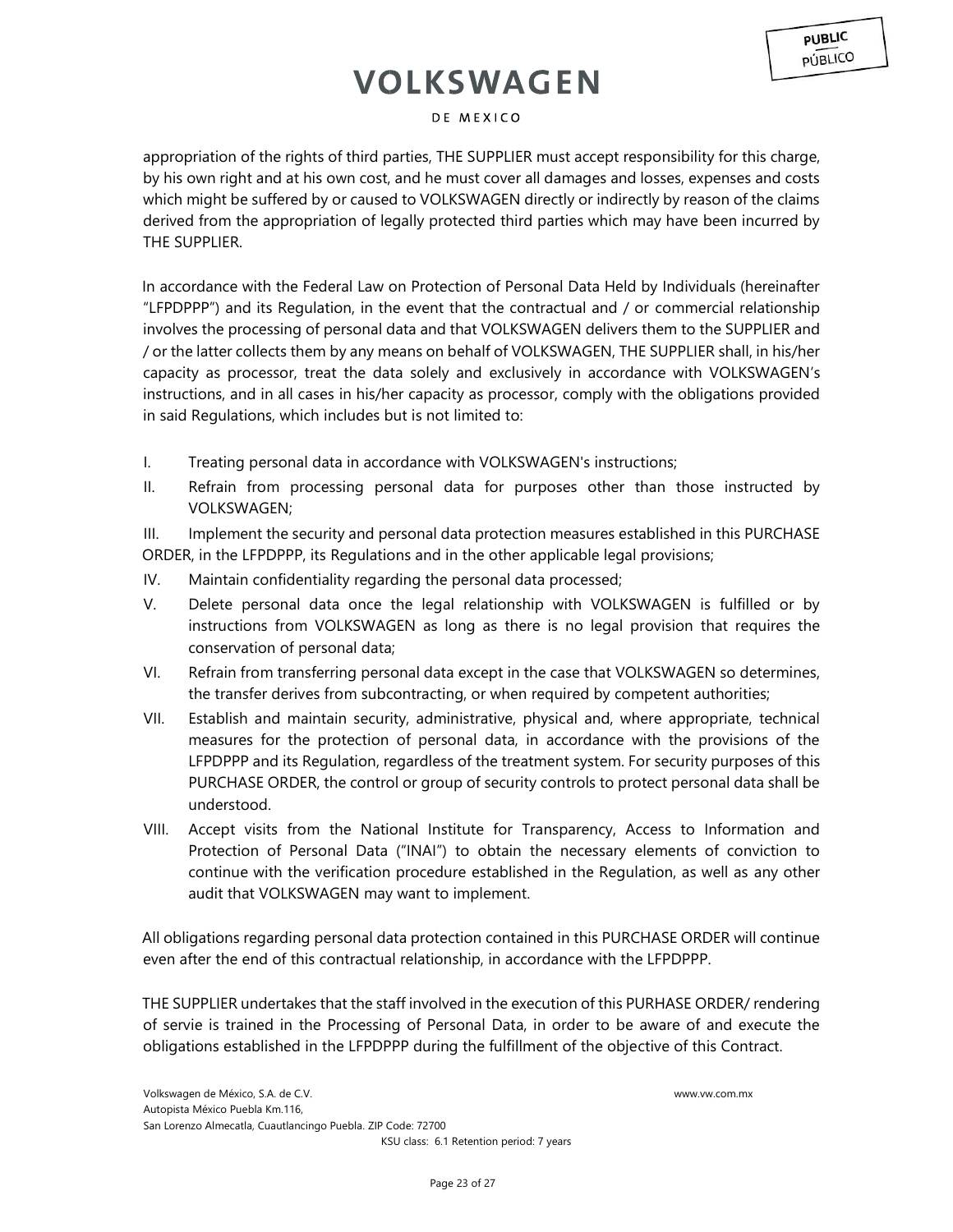### DE MEXICO

THE SUPPLIER accepts responsibility for complying with the obligations mentioned in this PURCHASE ORDER and will be responsible for any breach, either of his/her own or his/her subsuppliers ("Tier 2" and subsequent tiers), before VOLKSWAGEN.

THE SUPPLIER will be directly responsible for holding VOLKSWAGEN and / or any of the companies of the Volkswagen Group, their officers and / or their personnel, harmless in what refers to:

- a. Any litigation, administrative procedure or controversy, that is the consequence of the breach of the obligations established in this PURCHASE ORDER , its annexes and applicable and valid legislation.
- b. Any lawsuit, action, claim and / or complaint that is attempted by any member of the SUPPLIER and / or the sub-suppliers (Tier 2 and subsequent tiers); and
- c. Any fine, injunction, procedure, seizure or affectation of assets, collection, lawsuit, action, claim and / or complaint that is attempted by any authority, due to any action or omission attributable to the SUPPLIER directly or indirectly or by reason of non-compliance with the obligations established in this contract, the LFPDPPP and its Regulation and other applicable provisions regarding the protection of personal data, before INAI or of any other nature.

In any of the above cases referred in this clause, THE SUPPLIER undertakes to pay and / or reimburse VOLKSWAGEN and / or any of the companies of the Volkswagen Group, their officers and / or their personnel, for any amount that they may have to pay due to said actions, fines, claims, injunctions and procedures in general, including attorney's fees, expenses and associated costs, as well as any amount that must be paid due to a resolution of a legal or administrative authority or as a result of agreements or settlements to end the controversy.

## **9. REQUIREMENTS FOR SUSTAINABILITY IN RELATIONS WITH BUSINESS PARTNERS (CODE OF CONDUCT FOR BUSINESS PARTNERS).**

The requirements for sustainable development define the expectations of the Volkswagen Group companies in relation to the conduct of the suppliers involved in the value added of their products. The full text of these requirements can be found at the following site www.vwgroupsupply.com under the heading "Sustainability"

When THE SUPPLIER makes an offer to VOLKSWAGEN and / or accepts this PURCHASE ORDER and / or executes an order, THE SUPPLIER confirms his/her knowledge and awareness of VOLKSWAGEN's requirements for sustainable development, which can be found at: www.vwgroupsupply.com under the heading "Sustainability".

VOLKSWAGEN reserves the right to verify on-site, through experts, the fulfillment by the commercial partners of the aforementioned requirements, only after prior notification and in the presence of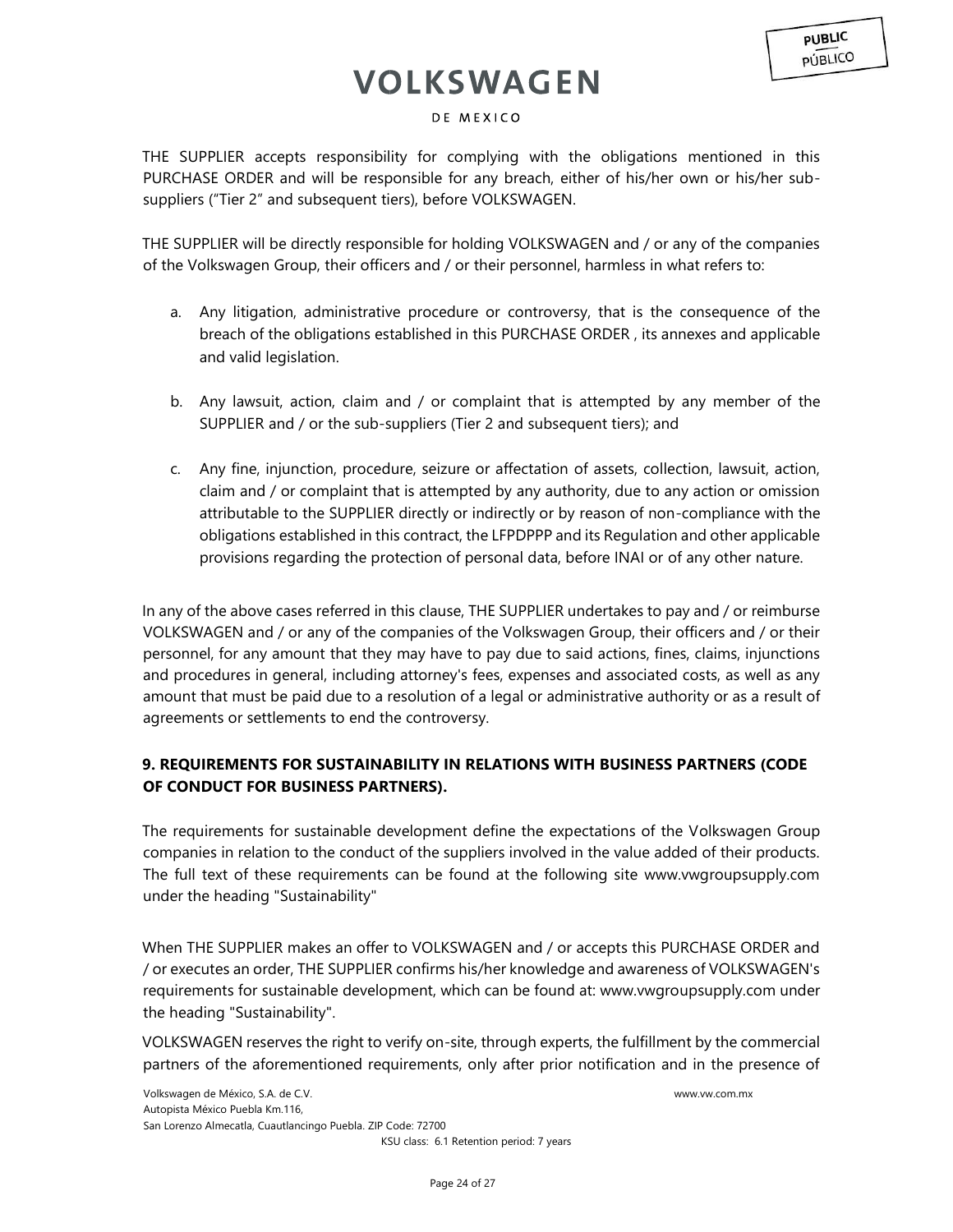### DE MEXICO

representatives of the commercial partner, within normal business hours and in compliance with respectively applicable legislation, especially data protection law.

THE SUPPLIER accepts and acknowledges that the resources that make up his/her assets do not come from activities derived or related to money laundering, terrorist financing, or any activity considered by law to be illegal; Similarly, THE SUPPLIER states that the resources delivered to VOLKSWAGEN in the development of this Contract do not come from the activities described above. For the purposes of the foregoing, THE SUPPLIER states that he/she is not on any of the lists, information systems or databases, of entities that finance terrorism or actively or passively contribute to money laundering.

Additionally, THE SUPPLIER states that he/she has taken preventive measures to avoid any money laundering, terrorist financing, or any other activity considered by law to be illegal.

In the event that THE SUPPLIER were to use resources of illicit origin, ignoring these measures, THE SUPPLIER agrees to respond before VOLKSWAGEN and hold VOLKSWAGEN harmless from any fine or damage that may be caused by the Supplier's use of resources of illicit origin, money laundering, terrorist financing, or any activity considered by law to be unlawful.

### **10. FINANCING PROGRAMS FOR VOLKSWAGEN**

THE SUPPLIER understands and acknowledges that VOLKSWAGEN may request financing programs from third parties in order to obtain funding for the execution of projects, of which the deliverables of this PURCHASE ORDER may be part. For this purpose, VOLKSWAGEN could be required to provide both its own information and information from suppliers participating in the project.

In this context, and if required by VOLKSWAGEN, THE SUPPLIER must deliver to it and / or to whom it indicates all the information and documentation requested by VOLKSWAGEN and / or the entity it designates in order to comply with the requirements, both to manage the granting of the aforementioned financing and so that its provisions can be exercised. Within the information/documentation to be required, we contemplate in an enunciative but not limitative manner the delivery of: commercial invoices, shipping documents, certificates of origin, confirmation letter from THE SUPPLIER on payments made by VOLKSWAGEN, as well as confirmation of the validity of this PURCHASE ORDER; Letter of commitment for reimbursement in cases of breaches of contract, declaration of anti-corruption practices, etc. Given that the delivery of said documentation is one of the conditions for the granting of financing and its provisions, THE SUPPLIER acknowledges and accepts that the delivery of the information / documentation that is required could be a condition so that the payments committed by this PURCHASE ORDER can be made.

## **11. LANGUAGE.**

For the interpretation and execution of this PURCHASE ORDER, the Spanish language version will prevail over its German and/or English language versions, in case these exist.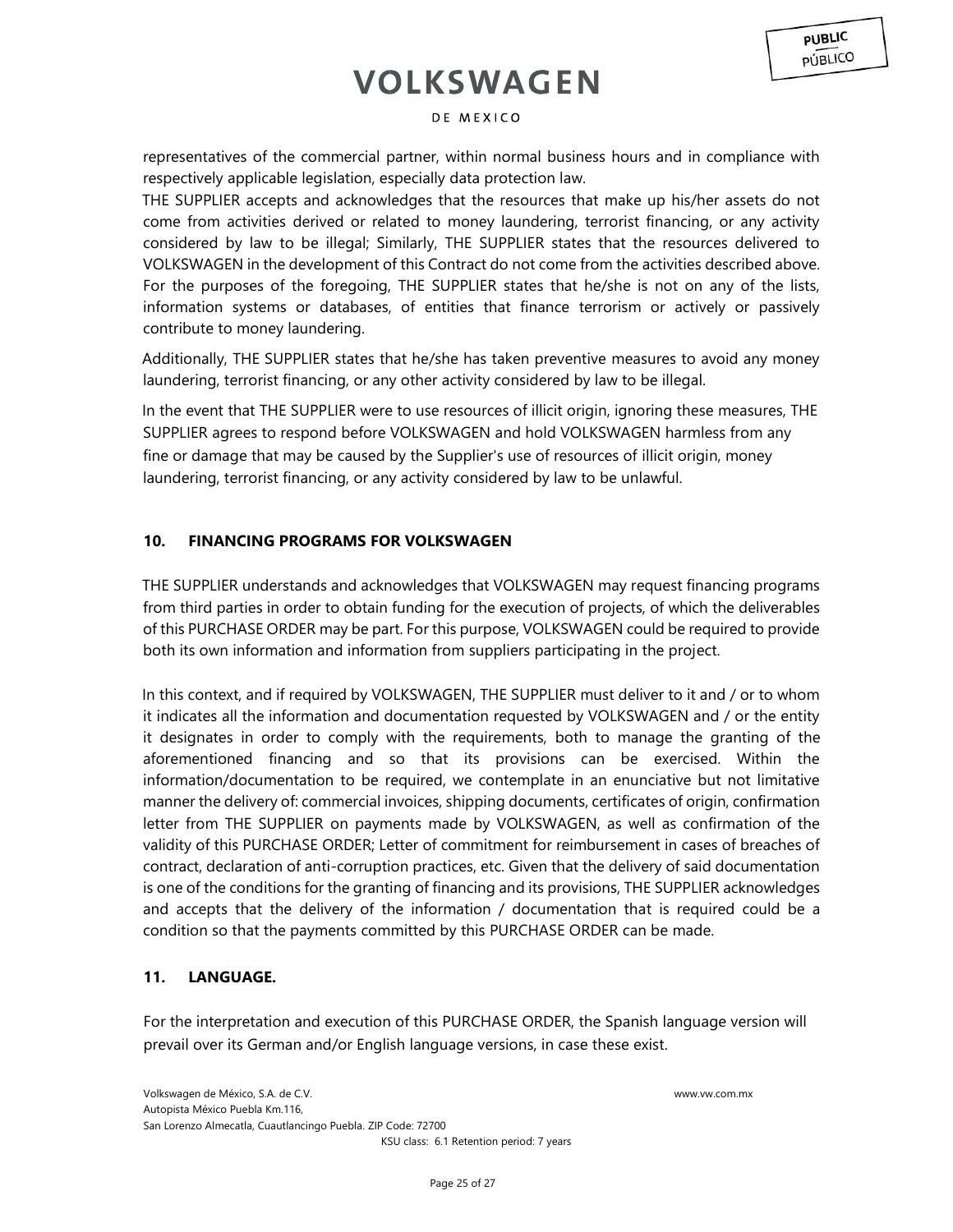DE MEXICO

## **12. COMPLIANCE, RISKS AND JURISDICTION.**

All obligations derived from the PURCHASE ORDER must be fulfilled in the manner, place and terms and / or conditions agreed. The property and risk of the articles will be responsibility of THE SUPPLIER and will be transferred to VOLKSWAGEN only until the moment they are received and accepted by VOLKSWAGEN as agreed.

THE SUPPLIER will maintain in force all government permits, licenses, orders, requests and approvals that are required for manufacturing the articles and also will maintain the conditions for manufacturing, packing and delivering the articles to VOLKSWAGEN. In addition, THE SUPPLIER is obligated to comply with the requirements stipulated in the International Treaties (Agreements) to which Mexico is party, as well as applicable laws and regulations, especially in relation to records and content on regional level, and to provide the documentation that VOLKSWAGEN may require in this respect. In the case that THE SUPPLIER do not provide this information on time, THE SUPPLIER will receive a penalty determined by VOLKSWAGEN.

THE SUPPLIER undertakes to comply with all the provisions, laws and regulations that are applicable to he-she, and those determined by VOLKSWAGEN, which are applicable and relative to the rules and regulations for contractors and suppliers, environmental and security / safety measures, logistics processes and systems, and / or any others which are currently valid, meaning that is obliged to be imposed from the content of these rules and measures in executing the PURCHASE ORDER. The same will be applicable with respect to the Official Mexican Standards and / or any other legal ordinances, applicable and in force, related to the object of the

PURCHASE ORDER. THE SUPPLIER is responsible for any losses and damages caused to VOLKSWAGEN in terms of their products/goods or persons, or in those of their visitors or suppliers or customers, which are derived from noncompliance with any of these provisions.

Upon entering the VOLKSWAGEN facilities every SUPPLIER is obliged to comply with the legal regulations in force, and the provisions of VOLKSWAGEN in force at the time of entry.

Regarding Industrial Safety and Hygiene, the Industrial Safety area is entitled to request the SUPPLIER to submit the relevant documentation in order to verify that it is complying with the laws in force and provisions of VOLKSWAGEN at the time of the review and in accordance with its activity within VOLKSWAGEN.

In the event that the SUPPLIER is authorized to contract third parties for the execution of the PURCHASE ORDER, THE SUPPLIER must ensure compliance with these, to the provisions of this clause.

If any provision in the PURCHASE ORDER and / or documentation related to it should be considered null and void for any reason, the validity of the rest of the conditions and clauses therein will not be affected.